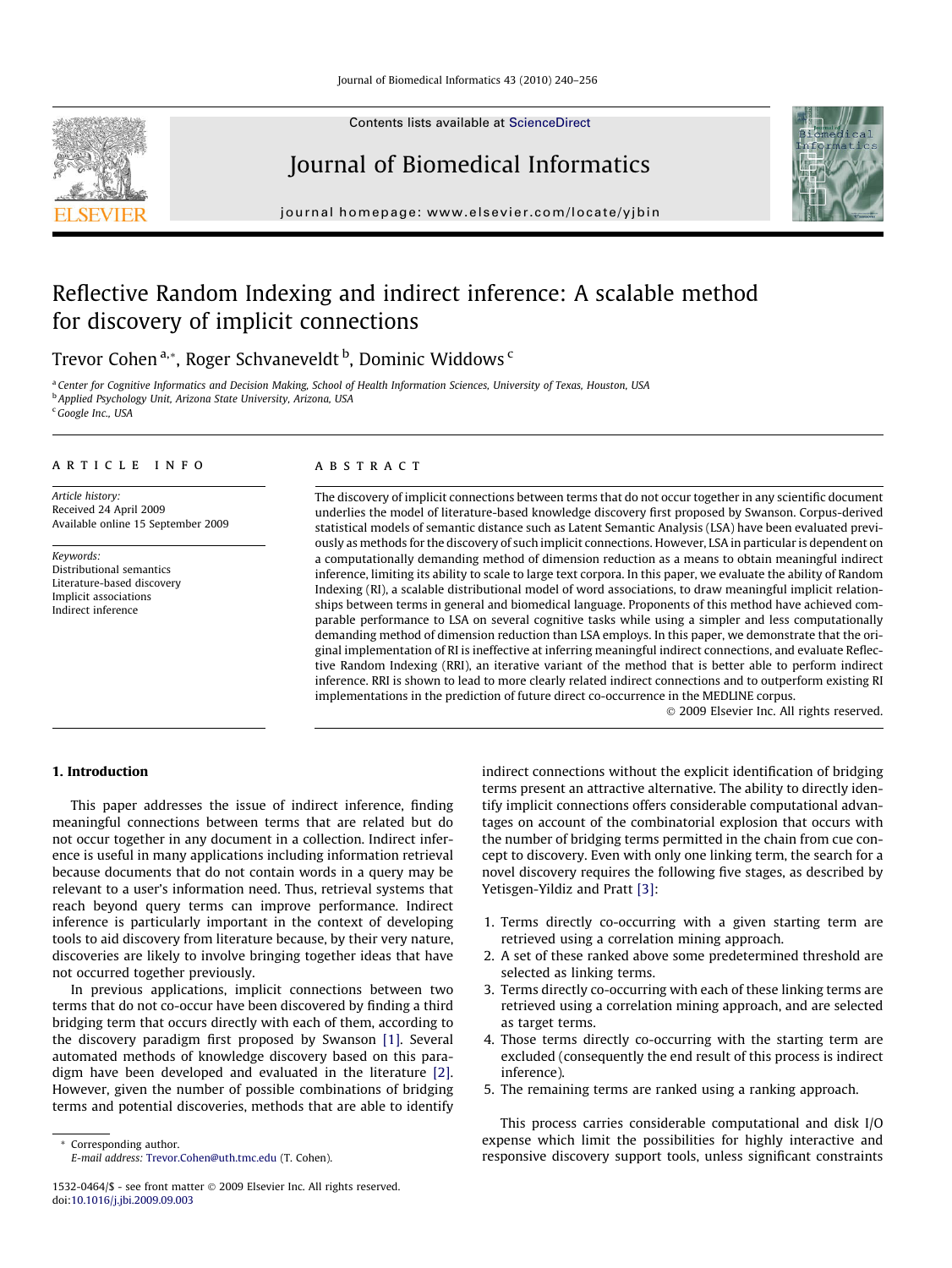are placed on the discovery search space. As the process does not utilize indirect inference, linking two terms that do not co-occur requires the construction of a path through the discovery space that traverses terms that co-occur directly. This process would be more accurately described as ''direct inference" as an explicit pathway from source to target must be established before a discovery can occur. By comparison, corpus-derived statistical models of semantic relatedness such as Latent Semantic Analysis (LSA) [\[4\]](#page-16-0) are able to identify directly meaningful associations between terms that do not co-occur. For example, in LSA, each term is represented as a vector, and meaningful connections between terms that do not co-occur can be retrieved and ranked using the following process:

- 1. Retrieve the vector for the starting term.
- 2. Compare this to the vector for all possible target terms.
- 3. Exclude those which directly co-occur with the starting term.

The performance of this approach is further enhanced by the condensed nature of the vector space representation—it is possible to maintain the vectors for all possible target terms in RAM, and disk lookup is required for the final step in this process only. LSA is one of several methods provided by the emerging field of distributional semantics that are able to learn meaningful associations between terms from the way in which they are distributed in natural language text. Of these methods, LSA [\[4\]](#page-16-0) in particular has been shown to make meaningful estimates of the semantic relatedness between terms that do not co-occur directly. This suggests that such models may be useful as means to discover implicit connections in the biomedical literature without the need to explicitly identify a bridging term.

However, the generation of the condensed vector space representations utilized by such models often carries considerable computational cost. LSA, for example, is dependent upon the singular value decomposition (SVD), a computationally demanding method of dimensionality reduction to draw such associations. Consequently, LSA requires computational resources beyond the reach of most researchers to scale to large corpora such as the MEDLINE corpus of abstracts. In this paper we address this issue by evaluating the ability of Random Indexing (RI), which has recently emerged as a scalable alternative to LSA, to derive meaningful indirect inferences from general and biomedical text. We find the original implementation of this method is somewhat limited in its ability to indirectly inference, and propose and evaluate Reflective Random Indexing (RRI), a methodological variant that is customized for this purpose.

The primary motivation of this paper is to demonstrate that the indirect inferencing ability of RI is vastly improved when an iterative approach is utilized. As the scalability advantages of RI are retained, this improvement has significant implications for information retrieval and distributional semantics in general. In addition, we wish to evaluate these models as tools to support literature-based discovery.

The organization of the paper is as follows. Section 2 introduces indirect inference, provides illustrative examples of the ability of LSA to perform indirect inference, and discusses the significance of this ability for the discovery of implicit connections in biomedical text. Section [3](#page-3-0) describes RI and its variants, sliding-window (or term–term) based RI, and Reflective Random Indexing, also with illustrative examples of the ability of these models to derive meaningful indirect inferences. In Section [4](#page-7-0) we evaluate the ability of variants of RI to simulate Swanson's original discoveries of implicit connections between Raynaud's Disease and dietary fish oil, and migraine and magnesium. In addition, we present a large-scale evaluation of the abilities of these models to derive meaningful indirect inference from a time-delimited segment of the MEDLINE database. A discussion of these results and conclusion follow.

# 2. Background

#### 2.1. Indirect inference

In the context of distributional models of semantic relatedness, an indirect inference is considered to be a measurable semantic relation between two terms that do not co-occur directly together in the corpus used to generate the model concerned. A simple network model of indirect inference can be generated by considering terms that co-occur in documents to be directly linked. In such a model, indirect inferences correspond to terms that are not directly connected but are connected to the same other terms. With such a model there are various ways to determine the ''strength" of the indirect inferences including the number of shared intermediate connections and the strength of the direct connections involved. Paths with more than one intermediate node could also be considered. The important property to be preserved is to discriminate between terms that co-occur and those that do not co-occur but are connected by short paths. Indirect inference is particularly important in the domain of information retrieval, as an information request based on a search term would ideally retrieve related documents that do not contain this term. This issue was a primary motivation for the development of methods such as Latent Semantic Indexing (LSI) [\[5\]](#page-16-0) that are able to retrieve with accuracy related documents that do not state a particular search term explicitly.

Indirect inference has much in common with the traditional use of ''middle terms" in logic, as introduced by Aristotle (Prior Analytics Bk. 1 Ch. 4 and thereafter). For example, in the inference ''Socrates is human, humans are mortal, therefore Socrates is mortal", ''human" is the middle term, and empirically is the term we would like to find in text to answer the question ''Is Socrates mortal?". Middle terms through which inferences are made often appear as bound variables in computational logic, and just as several paths may be chosen through a network, the same formal inference may be made by way of several different functional arrangements of bound variables. In practice, performing any such process by analyzing human language is fraught with difficulty, as Aristotle points out, for example:

''It is clear that the middle must not always be assumed to be an individual thing, but sometimes a phrase .... That the first term belongs to the middle, and the middle to the last, must not be understood in the sense that they can always be predicated of one another, or that the first term is predicated of the middle in the same way as the middle is predicated of the last."

— Prior Analytics, Bk. 1. Ch. 35, 36.

In the context of literature-based knowledge discovery middle terms are generally referred to as ''bridging terms" or ''linking terms", terminology we will employ for the remainder of the paper. While accepting such complexities as term compounding and ambiguity of relationships, fields such as computational semantics and literature-based knowledge discovery have sought and to some extent found methods for traversing middle terms automatically in ways that can enable the more rapid discovery of potentially interesting connections in scientific information, as will be described in this paper.

#### 2.2. Indirect inference and literature-based knowledge discovery

This capacity to indirectly inference is of particular interest to researchers in the field of literature-based discovery, a field which can trace its inception to the fortuitous discovery of a previously unpublished therapeutic relationship between fish oil and Raynaud's Disease, a circulatory disorder affecting the peripheral vasculature, by Don Swanson [\[1\].](#page-16-0) The premise underlying Swanson's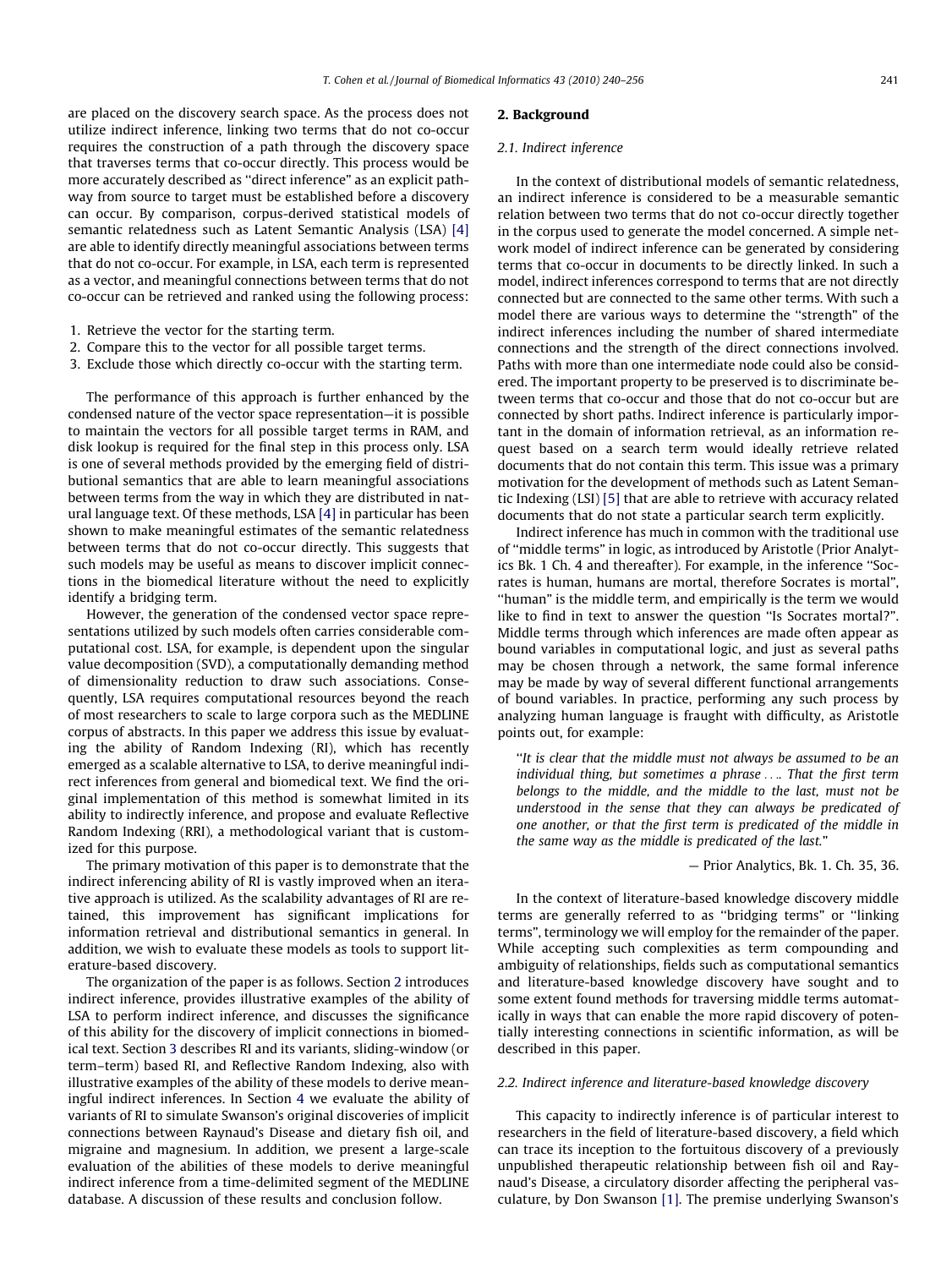approach is that terms ''A" and ''C" from two disjoint literatures can be connected by a third term, term ''B" that has some (direct) connection to both A and C. In the Raynaud's discovery, searching the literature for Raynaud's Disease led to the discovery of a few reports of raised blood viscosity and reduced red blood cell deformability in Raynaud's patients, suggesting literature on ''blood factors" as a potential source of ''B" terms. This literature was then searched for titles that did not include any reference to Raynaud's, revealing that blood viscosity was reduced, and red cell deformability increased, by dietary fish oil [\[1\].](#page-16-0) Swanson describes these literatures as ''logically connected", in that they are linked by an implicit scientific argument (fish oil affects several patho-physiological factors which may be implicated in Raynaud's Disease, blood viscosity being one example). Note that this discovery, like other documented literature-based discoveries, constitutes an indirect inference: two terms that do not directly co-occur in the body of text used to generate this discovery have been associated with one another.

This scheme allows for two modes of discovery, open and closed. The open mode of discovery involves the generation of a new hypothesis, and consequently can be considered an example of abductive reasoning as proposed by Peirce [\[6\].](#page-16-0) This mode of discovery has two steps: first a ''B" term (such as ''viscosity"), or set of B-terms are identified. For example, if the "C" term under consideration concerns a disease, the choice of ''B" terms may include patho-physiological mechanisms that present likely targets for therapeutic agents. Once these ''B" terms have been identified the second step involves identifying potential ''A" terms (such as the term "fish" or "oil"). In accordance with the argument of Bruza et al. [\[7\],](#page-16-0) we propose that as the open mode of discovery simulates abductive reasoning, the constraint that only logically consistent connections between concepts should be considered is too strong for this process. This argument is consistent with cognitive models of abduction, and renders this process amenable to computationally tractable simulation. The closed mode of discovery involves the justification of the hypothesis once discovered, and is amenable to simulation using rule-based methods [\[8\]](#page-16-0) although it is also possible to provide some explanation for indirect inferences using Pathfinder network scaling to reveal the most significant links between related concepts [\[9\].](#page-16-0) Numerous authors have explored the possibilities of automated knowledge-discovery systems based on Swanson's paradigm. These systems vary in their approach. Some are based on co-occurrence statistics of terms [\[10,11\]](#page-16-0) while others draw upon knowledge resources such as the Unified Medical Language System (UMLS) [\[12\]](#page-16-0), or Medical Subject Heading (MeSH) terms [\[13\]](#page-16-0). An exhaustive review of these systems is beyond the scope of this paper, but several such reviews exist in the literature and we refer the interested reader to the work of Weeber et al. [\[2\],](#page-16-0) Ganiz et al. [\[14\]](#page-16-0) and Kostoff et al. [\[15\]](#page-16-0) for comprehensive reviews of developments in the field. For the purpose of this paper, we restrict our discussion to those systems that attempt to infer a quantitative measure of the indirect similarity between terms using corpus-based models of semantic relatedness that have been evaluated extensively in the cognitive science literature.

Gordon and Dumais propose the use of Latent Semantic Index-ing (LSI) for literature-based knowledge discovery<sup>1</sup> [\[16\]](#page-16-0). While the authors do demonstrate the ability of LSI to identify ''B" terms, the first step of Swanson's two-step process, an attempt to simulate the Raynaud's discovery using indirect inference was not successful. The authors were not able to promote the terms 'fish' or 'oil' to near the top of a ranked list of indirect neighbors of the term ''raynaud". Interestingly, eicosopentaenoic acid, the active ingredient of fish oil, was recovered as the 208th ranked indirect neighbor of ''raynaud", but this is a lower rank than one would anticipate a human user of a knowledge-discovery system exploring. The study also revealed some other plausible therapeutic alternatives for Raynaud's. The authors acknowledge that computational limitations forced them to analyze a subset (18,499) of the desired MEDLINE records (780,000) from the period between 1980 and 1985.

Bruza, Cole and colleagues present a similar approach to literature-based knowledge discovery using the Hyperspace Analogue to Language (HAL) [\[17\]](#page-16-0) approach [\[7,18\]](#page-16-0). Like LSA, HAL represents terms as high-dimensional vectors. However rather than treating each individual document as a context for co-occurrence, HAL employs a sliding-window that is moved through the text to generate a term–term co-occurrence matrix. Unlike most work in literaturebased knowledge discovery, Bruza and Cole's takes a cognitive approach to this problem, highlighting the empirical and theoretical support for semantic spaces as models of meaning, and proximity within such spaces as a basis for abduction. Bruza et al. further motivate the use of semantic spaces from an operational perspective, arguing that (a) no automated system for the large-scale extraction of propositional logic from the literature exists, and (b) such systems are unlikely to yield a computationally tractable solution to this problem. This argument for economy in computational implementation is discussed in the context of an argument for cognitive economy presented by Gabbay and Woods [\[19\],](#page-16-0) who make a similar point about the constraints placed on symbolic logic by the limitations of the human cognitive system. Bruza and Cole's research confirms Gordon and Dumais' finding that distributional statistics can support the discovery of B-terms. In addition, by weighting those dimensions of the vector for ''Raynaud" that correspond to the vectors representing a manually curated set of these ''B" terms, the terms ''fish" and ''oil" are promoted to among the top 10 ranked results when particular distance metrics and statistical weighting functions are used, effectively replicating Swanson's discovery using as a corpus the same set of MEDLINE titles from core clinical journals between 1980 and 1985 that Swanson himself employed. However, these terms are ranked far lower when other metrics and weighting functions are used, and it does not necessarily follow that the methods used to simulate this particular discovery would be the best choice for other potential discoveries.

#### 2.3. LSA and indirect inference

Several computational models that derive estimates of semantic relatedness from unannotated natural language text have been developed and evaluated over the past decade (for a review, see [\[20\]](#page-16-0)). Perhaps the best known of these within the cognitive science community is LSA. LSA seeks to identify ''latent semantics", the meaning that underlies a particular term or passage of text regardless of the specific words used to convey this meaning. Consequently, the ability to generate indirect inferences is of fundamental importance to LSA. Synonyms tend not to co-occur with one another directly, so indirect inference is required to draw associations between different words used to express the same idea. LSA models the semantic relatedness between terms using a spatial metaphor: terms within a large corpus of text are projected into a high-dimensional semantic space by first generating a term-document matrix (usually applying local and global statistical weighting metrics rather than using raw term-frequency), and then reducing the dimensions of this matrix using SVD, an established technique of linear algebra. Distance between terms in this space is usually measured using the cosine metric, or normalized scalar product, providing a convenient measure of semantic relatedness. LSA has been shown to approximate human performance

 $1$  LSA was originally implemented to index documents for information retrieval, and is usually referred to as LSI when used for this purpose.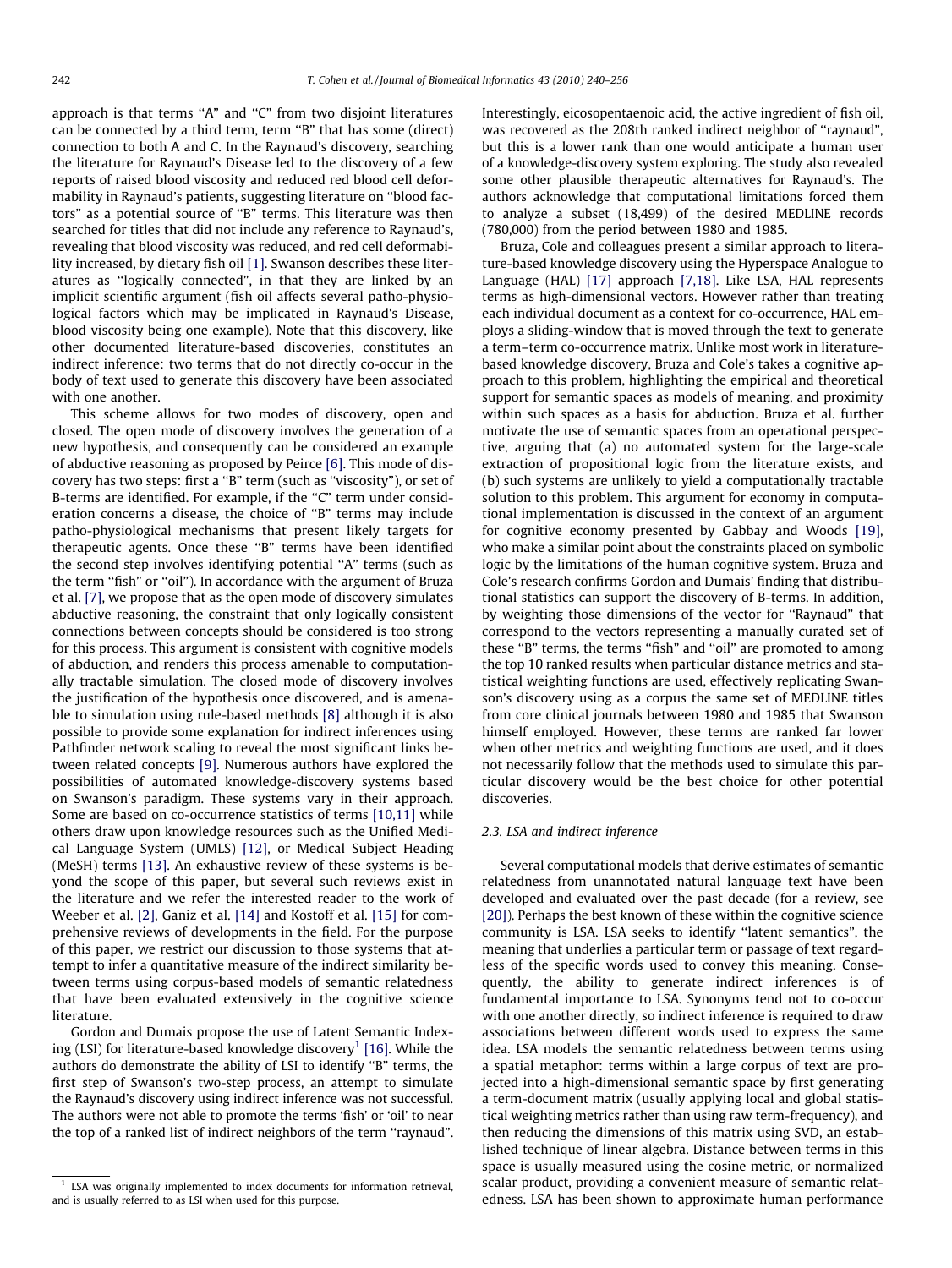<span id="page-3-0"></span>in a number of cognitive tasks including the Test of English as a Foreign Language (TOEFL) synonym test [\[4\],](#page-16-0) the grading of content-based essays [\[21\]](#page-16-0) and the categorization of groups of concepts [\[22\].](#page-16-0)

LSA's performance has been attributed to its ability to make indirect inferences. According to Landauer and Dumais' analysis of the rate with which LSA's knowledge of TOEFL test terms improves as new text passages are introduced, ''most of (LSA's) acquired knowledge was attributable to indirect inference rather than direct co-occurrence relations" [\[4\].](#page-16-0) We present a few examples to illustrate this inferencing capability of LSA. Table 1 shows the nearest-indirect neighbors, those terms in semantic space that are closest to a cue term but do not co-occur directly with it in any document, of a few cue terms. The semantic space used for this example is derived from the Touchstone Applied Sciences (TASA) Corpus, the same corpus used in the TOEFL test evaluations of LSA, using the General Text Parser software package [\[23\].](#page-16-0)

LSA has identified a number of interesting relations between terms that do not co-occur directly. Take for example the nearest-indirect neighbors of the term ''jazz". These include composers of classical music, musical instruments and other musical genre. The nearest-indirect neighbors of ''nicotine" include another inhaled substance, terms related to the possible legal consequences of the use of this substance, and the ''bronchioles", which are affected by lung disease caused by nicotine abuse. These terms were selected as they produce interesting indirect neighbors in a LSAderived space, however finding them was not difficult as more often than not some meaningful indirect neighbors were obtainable.

#### 3. Random Indexing and indirect inference

## 3.1. Random Indexing

Indirect inference has been shown to be an important component of LSA's knowledge acquisition process. In accordance with the position taken by previous authors [\[7\],](#page-16-0) we posit that proximity within a semantic space can be employed as a basis for the computational modeling of abductive inference. The generation of such inferences within the biomedical literature has been used to replicate aspects of Don Swanson's seminal literature-based discovery. Given the results achieved with these methods with the smaller corpora described above, it is probable that a system able to generate meaningful indirect inferences from the entire MEDLINE corpus of abstracts (around 9,000,000 documents and 1.25 billion terms) could support the discovery of new links between disparate bodies of literature contained within the MEDLINE database. Extending this computational model of abduction to a corpus this size would support the generation of meaningful inferences from volumes of text that are far beyond human capacity to read, and include a broader range of literature in the search for novel connections.

Dimension reduction using SVD underlies the generation of meaningful indirect inference in LSA. However, SVD requires the representation of a full term-document matrix (initially with 9,000,000 dimensional vectors in this case) in RAM, and the computational demands of the SVD itself preclude the computation of a reduced-dimensional representation of a matrix this size within the limits of the computational resources available to most researchers today.

Random Indexing (RI) [\[24,25\]](#page-16-0) has recently emerged as a scalable alternative to LSA for the derivation of spatial models of semantic distance from large text corpora. For a thorough introduction to Random Indexing and hyper-dimensional computing in general, see [\[26\]](#page-16-0). In its simplest form, Random Indexing involves two phases, allocation of elemental vectors and training.

# 3.1.1. Elemental vector allocation

Let  $n$  be the dimension of the semantic space, and let  $k \ll n$  be a small constant. The function allocate elemental vector proceeds as follows:

```
allocate_elemental_vector(n, k):
 let v be the zero vector of dimension n.
 for i up to k:
   Change one of the zero coordinates in v to +1, cho-
sen arbitrarily.
   Change one of the zero coordinates in v to -1, cho-
sen arbitrarily.
 return v.
```
Deterministic pseudo-random variants of allocate elemental\_vector can be implemented, by passing in the random seed as an argument, and by allocating a vector from values in a hash of the string identifier for the object in question (e.g., a term or a document path identifier), as used in Bloom filter algorithms. Elemental vectors generated in this fashion are sometimes referred to as ''index vectors" or ''basic vectors": we use the term elemental because it is not easily confused with other core concepts (such as learned vectors in an index, or basis vectors for the reduced space). One of the core properties of elemental vectors is that two elemental vectors are (on average) orthogonal to each other [\[26\].](#page-16-0)

#### 3.1.2. Vector allocation for a set

Let  $D$  be a set of  $p$  elements. We define the function allocate\_elemental\_vectors as follows:

```
allocate_elemental_vectors(p, n, k):
 initialize matrix D of size (p, n) to zero.
 for i less than p:
   D[i] = \text{allocate\_elemental\_vector}(n, k)return D.
```
Table 1

Nearest-indirect neighbors of terms in a semantic space (281 dimensions) derived from the TASA corpus using LSA. Each column contains the nearest-indirect neighbors of a cue term, as well as the strength of association between these neighbors and the cue term as measured using the cosine metric.

| Nebula           | Jazz             | Semantic              | Picasso             | Nicotine             |
|------------------|------------------|-----------------------|---------------------|----------------------|
| 0.72: luminosity | 0.79: beethoven  | 0.63: phonological    | 0.79: expressionism | $0.81$ : casefinding |
| $0.65$ : hubble  | $0.74$ : sonatas | $0.61$ : phonics      | 0.79: impressionism | 0.63: circumstantial |
| 0.63: magellani  | $0.73$ : guitars | $0.56$ : prefix       | $0.78:$ courbet     | 0.61: homicides      |
| c 0.62: centauri | 0.74: lullabies  | 0.55: morphemes       | 0.76: surrealists   | 0.58: spokesmen      |
| $0.58$ : algol   | 0.73: autoharps  | $0.54$ : confluence   | $0.76$ : pollock    | 0.57: bronchioles    |
| 0.58: pleiades   | $0.73$ : lyrics  | 0.51: morpheme        | 0.75: impressionist | $0.54$ : burley      |
| 0.57: neutrinos  | $0.72$ : duple   | $0.51:$ suffixes      | $0.73$ : claes      | $0.52$ : peptic      |
| 0.56: supergiant | 0.71: autoharp   | 0.50: correspondences | 0.73: brushstrokes  | $0.52$ : golfing     |
| 0.56: proxima    | $0.71:$ motown   | $0.49$ : suffix       | $0.73$ : camille    | $0.52$ : cannabis    |
| $0.56$ : sirius  | $0.70$ : haydn   | $0.49:$ shetlands     | 0.73: expressionist | 0.51: marijuana      |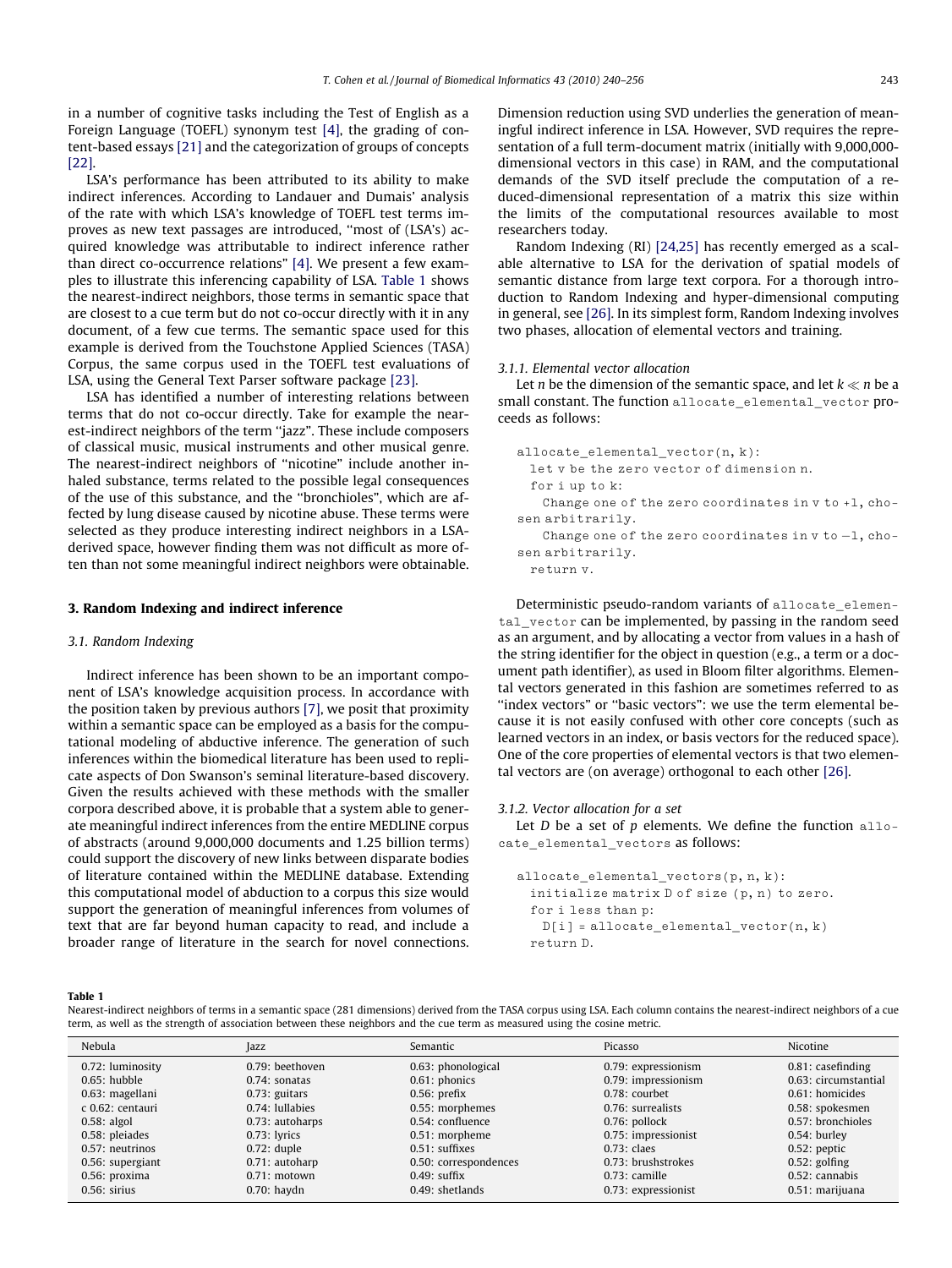Each row of the matrix  $D$  can be thought of as a vector in an  $n$ dimensional space, so allocate\_elemental\_vectors creates a set of such vectors, expected to be almost orthogonal to one other, which are in one to one correspondence with the elements of the set D. In practice, the matrix D may be represented sparsely or regenerated in different locations if a deterministic allocate\_elemental\_vector function is used.

#### 3.1.3. Term document corpus training

Now let each document d in  $\overline{D}$  be also an ordered list of elements called tokens, each of which is a token of a particular type called a term. (The set  $D$  may now be called a corpus.) Let  $T$  be the set of terms and let the number of terms be  $q$ . Let  $M$  be the term-document matrix of the corpus, that is, M is of size  $(q, p)$ and *M[i][j]* records the number of times the *i*th term occurs in the jth document, We define the function train model as follows:

```
train model(M, D):
  initialize matrix T of size (q, n) to zero.
  for i less than q:
     for j less than p:
       \mathbb{T}[\texttt{i}] = \mathbb{T}[\texttt{i}] + \texttt{weight}(\texttt{M}[\texttt{i}][j] * \texttt{D}[j]).(optional) foreach i less than q:
    normalize(T[i]).
  return T.
```
In this definition we have been less explicit in passing in dimension values, these are easily inferred from the other arguments, or accessed as global constants. Here weight is some weighting function such as tf-idf or log-entropy. The normalization phase is standard in most applications, to prevent search from giving excessive weight to either frequent or infrequent items. However, normalization is a lossy operation, which raises complications that must be taken into account when creating distributed or incremental implementations.

It should be noted that without the weight function or normalization phase, train\_model is simply an implementation of matrix multiplication of the form  $T = MD$ , optimized to iterate over terms in a sparsely populated inverted index. This observation can be used to account for some of the observed properties of Random Indexing, including the convergence of the reflection algorithm over many iterations which is demonstrated in our experiments.

## 3.1.4. Computational observations

The Random Indexing process has an enormous computational advantage over methods requiring SVD for dimension reduction, in both space and time requirements. In space requirements, the matrix M can be computed in parallel and represented sparsely using standard indexing algorithms. Then in the training phase, M can be accessed sparsely one row at a time; only the matrices D and T representing the reduced vectors have to be kept in main memory throughout, so the main memory footprint of the training process scales with  $n (p + q)$ , or even  $nq + kp$  if the elemental document vectors are represented sparsely. Compared with this, a standard SVD algorithm holds the full unreduced matrix in memory, and the matrix *M*, being of size pq, is much larger than  $n (p + q)$ , since the reduced dimension n is much smaller than either the number of terms  $q$  or the number of documents  $p$ . In time requirements, the process is essentially linear in the size of the document collection multiplied by the reduced dimension, whereas the time complexity of SVD is essentially cubic, often quoted as  $O(q p^2)$  [\[27\]](#page-16-0) In practice, our implementation in the open source Semantic Vectors package [\[28\]](#page-16-0) has enabled models to scale to corpora several times the size of those processed using singular value decomposition, though a sparse SVD implementation may help to fill this gap if a suitable candidate were publicly available.

Note that our formulation of Random Indexing is independent of the number field over which the vector space is created, and the theory applies equally to any ground field including real and complex numbers. In practice, our implementation using the Semantic Vectors package is cast in terms of real numbers, represented using 4 byte floating point approximations.

RI and other related dimension reduction algorithms such as Random Projection [\[29\]](#page-16-0) rest on the Johnson–Lindenstrauss Lemma [\[30\]](#page-16-0) which states that the distance between points in a highdimensional space will be approximately preserved if they are projected into a lower-dimensional random subspace of sufficient dimensionality. RI has been shown to perform comparably well with SVD-based LSA on the TOEFL synonym test, which is often used to evaluate computational models of semantic relatedness, using the same training corpus [\[24,25\].](#page-16-0) In addition, RI has been shown to draw meaningful associations from the entire MEDLINE corpus, including a drug-disease association previously undetected by MEDLINE search between the terms 'thrombophilia' and 'rppgf' (an inhibitor of platelet aggregation) which do not co-occur directly in any MEDLINE abstract [\[31\].](#page-16-0)

## 3.2. RI and indirect inference

# 3.2.1. RI as originally implemented

Despite this extraction of a meaningful indirect inference between 'thrombophilia' and 'rppgf', there is reason to believe that RI as originally implemented (and described above) is not optimal for the derivation of meaningful indirect connections. Each document is assigned an elemental vector that is almost orthogonal to that of every other document, and a term is represented as a linear sum of the index vectors for each document it occurs in. If term A does not occur in any document with term B, the representation of term A should be the linear sum of a set of vectors nearly orthogonal to all those that constitute the basis for the representation of term B. Consequently, one would expect the ability of this model to generate meaningful indirect inferences to be somewhat limited when compared to LSA. [Table 2](#page-5-0) shows the nearest-indirect neighbors of the same set of terms in [Table 1,](#page-3-0) in a 2000-dimensional RI space derived from the TASA corpus using the Semantic Vectors software package [\[28\]](#page-16-0). The low cosine values in this example are not necessarily an indication of 'weaker' indirect connections, as while the mean cosine and standard deviation between sets of terms in RI spaces constructed in this manner tend to be much lower than those generated using LSA, the relative distance between terms as measured by this metric is still generally meaningful (at least as far as directly related terms are concerned). Also note that these cosine values have been rounded to three decimal places for the purpose of presentation, but are in fact not identical to one another even though they may appear the same once rounded.

Unlike the results obtained by LSA, the generation of a plausible connection between these terms and their neighbors (aside from a few exceptions such as ''jazz" and ''jazzing") requires no small amount of inference on the part of the observer. While it may be possible to construct such associations (for example jazz-performer-chaplin), it is also possible that these associations were derived by chance overlap between elemental vectors. If the elemental vector for a document containing the term ''jazz" happened to overlap with the elemental vector for a document containing the term ''pda", this may produce sufficient similarity to promote ''pda" among the 10 nearest-indirect neighbors of jazz. The presence of meaningful conceptual clusters within some of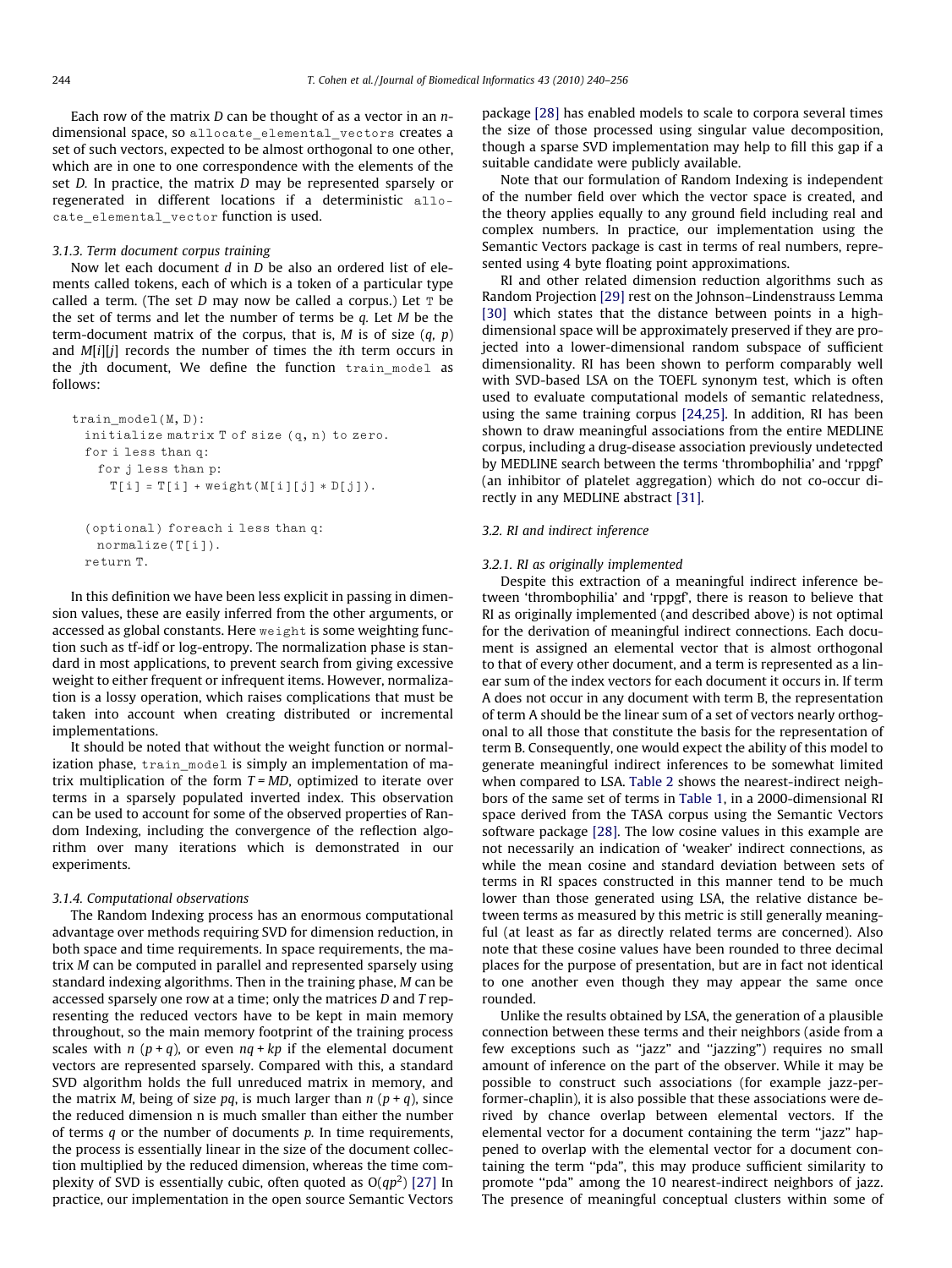<span id="page-5-0"></span>Nearest-indirect neighbors of terms in a 2000-dimensional semantic space derived from the TASA corpus using RI. Each column contains the nearest-indirect neighbors of a cue term, as well as the strength of association between these neighbors and the cue term as measured using the cosine metric.

| Nebula                  | Jazz                 | Semantic           | Picasso              | Nicotine           |
|-------------------------|----------------------|--------------------|----------------------|--------------------|
| $0.120:$ deux           | $0.107$ : menon      | $0.117$ : misting  | 0.114: cutlasses     | $0.106$ : foxhound |
| 0.108: washlines        | $0.107$ : priates    | 0.116: scullary    | 0.109: kickingbird   | 0.106: froghopper  |
| 0.098: throught         | $0.102$ : whch       | $0.110$ : scullery | $0.106$ : herter     | 0.100: outfought   |
| 0.098: tieds            | $0.107$ : pirsig     | $0.108$ : defers   | $0.102$ : lussier    | $0.100:$ moffitt   |
| 0.098: emilie           | $0.102$ : stoneface  | $0.108$ : lerner   | $0.102$ : defecation | 0.094: producton   |
| $0.098$ : mutagen       | $0.099$ : chaplin    | $0.101$ : expalin  | $0.102$ : offshot    | 0.094: fernandezes |
| 0.098: noncategorical   | 0.096: inflationalry | 0.101: nuthatches  | 0.101: encompassed   | $0.094$ : genet    |
| 0.098: jeem             | $0.094$ ; jazzing    | 0.099: stockinged  | $0.096$ : envelop    | $0.094$ ; pegasos  |
| 0.098: multihandicapped | 0.094: arteriosus    | 0.098: uncompleted | $0.095$ : murstein   | $0.094$ : phorcys  |
| 0.098: strehler         | $0.094$ : pda        | 0.097: afterdinner | $0.095:$ ratched     | 0.094: handcopyin  |

these neighbors supports this hypothesis. For example, even though 'pda' and 'arteriosus' are not obviously related to 'jazz', they are related to one another: pda stands for Patent Ductus Arteriosus, a congenital disorder of the cardiovascular system.

#### 3.2.2. Sliding-window based implementations of RI

The RI space used in the previous example was constructed using term-document statistics: each document in the corpus is treated as a context, and each term is represented according to the contexts in which it occurs. LSA also derives an estimate of semantic distance from per-document statistics for each term. That is to say, before dimension reduction each term is represented by a vector with one dimension for every document in the corpus, a term-document matrix. An alternative approach to the derivation of semantic distance from unannotated electronic text is presented by the HAL model [\[32\].](#page-16-0) In contrast to LSA, HAL derives its estimates from the co-occurrence statistics between terms in a sliding-window that is moved across the entire corpus. Each term in the unreduced matrix is represented by a vector with a dimension for each of a series of terms, a term–term matrix. These two indexing procedures result in different models of the same corpus.

3.2.2.1. Sliding-window corpus training. With the sliding-window approach, we use the fact that each document  $d$  in the set  $D$  is an ordered set of tokens ( $t_a, t_b, \ldots$  etc....), where each token is an instance of one of the terms in the set T. Let T0 be a matrix of elemental term vectors of size  $(q, n)$  created using the function allocate\_elemental\_vectors(q, n, k), so that rows of T0 correspond to elements of T just as rows of the matrix D corresponded to elements of the document set D earlier. Let w be the distance between terms within which they are considered related. The function train\_sliding\_window\_model proceeds as follows:

```
train_sliding_window_model(D, T0, w):
 initialize T1 matrix of size (q, n) to zero.
 For each d in D:
   for each pair (t_a, t_b) in d:
     if distance(t_a, t_b) < w:
      T1[a] = T1[a] + weight(t_a, t_b) * T0[b].
```

```
(optional) for each i less than q:
 normalize(T1[i]).
```
The weight function in this case usually involves some function of the distance between the two terms, in addition to other weighting signals. In particular, setting a maximum on the distance between two terms reduces the complexity of the inner loop from being quadratic in the size of the document to being linear in the document size multiplied by the width of the sliding-window.

The implementation of train\_sliding\_window\_model can be simplified and optimized using a standard postings list for the corpus, in much the same way that train\_model can be optimized using a term-document matrix, though in this case we believe that the underlying algorithm can be understood more easily by directly using the notion of a document as an ordered list of terms.

3.2.2.2. Sliding-window associations. Recent work on spatial models of meaning [\[33,25\]](#page-16-0) has attempted to distinguish between the different types of associations derived by sliding-window (term– term) and term-document based models. Term–term spaces are shown to generally perform better on synonym, antonym and part-of-speech tests, while term-document spaces perform better on word-association tests [\[33\].](#page-16-0) The performance of term–term spaces on synonym tests is best when narrow sliding-windows (for example two terms to the left and two to the right of a focus term) are used, a result that is consistent with that obtained by Rapp who uses a similar approach to obtain a score of 92.5% on the TOEFL synonym test [\[34\]](#page-16-0). Word-association tests measure correlation between semantic distance as estimated by the model and the frequency with which particular terms are retrieved from human memory in response to a cue term. These require the model to reproduce a more general sort of association that is not constrained by syntax. From the perspective of literature-based knowledge discovery, both of these sorts of association are valuable, but there is no reason to constrain the discovery process to terms with similar syntactic roles. What is clear, however, is that when RI is used, term–term spaces produce more meaningful indirect associations than term-document indexing, as illustrated by the examples in [Table 3,](#page-6-0) which were also generated using the Semantic Vectors [\[28\]](#page-16-0) package.

Several of the indirect neighbors derived using a term–term model are meaningfully related to the cue term. For example, the indirect neighbors of ''nebula" include other celestial bodies (meteoroids and comets) and the luminescent ''anglerfish". The indirect neighbors of ''jazz" include a number of terms related to music such as "songwriters", "instrumental" "kapellmeister" and ''lutenists".

# 3.3. Limitations of established methods

RI as it was originally implemented does not address the ability to make meaningful indirect inferences. While these do occur, the examples provided suggest they occur far less frequently than when RI with a term–term approach is used, and LSA produces more interesting indirect neighbors than either of these approaches on these examples. However, the computational demands of SVD limit the scalability of LSA. While this limitation does not prevent LSA building models based on corpora designed to approximate the lifetime reading of human subjects, for the pur-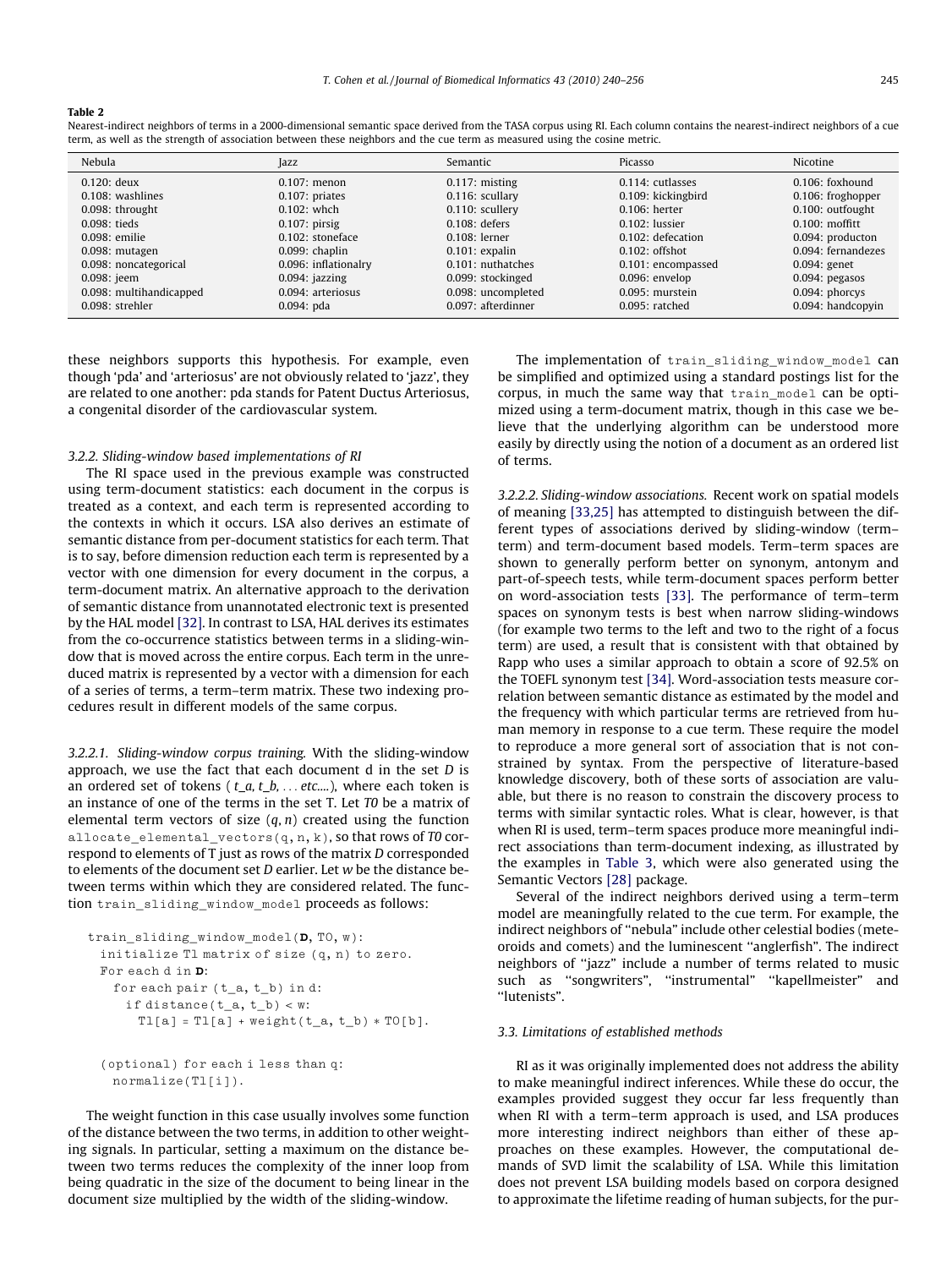<span id="page-6-0"></span>Nearest-indirect neighbors of terms in a 2000-dimensional semantic space derived from the TASA corpus using RI, a 2 + 2 sliding-window and no minimum term-frequency. Each column contains the nearest-indirect neighbors of a cue term, as well as the strength of association between these neighbors and the cue term as measured using the cosine metric.

| Nebula              | <b>azz</b>          | Semantic              | Picasso            | Nicotine           |
|---------------------|---------------------|-----------------------|--------------------|--------------------|
| 0.47: prominences   | 0.52: julliard      | $0.47$ : flexibly     | $0.29:$ rona       | $0.55$ : spooks    |
| 0.35: subclustering | 0.51: songwriters   | 0.44: generalizable   | $0.28:$ nouveau    | $0.42$ : staleness |
| 0.36: crankarm      | $0.46$ : entrancing | $0.42$ : sugg         | $0.27$ : azul      | $0.30$ : pipeful   |
| 0.33: anglerfish    | $0.44$ : plonk      | 0.41: protometabolism | $0.26$ : consign   | $0.29$ : fluids    |
| $0.33$ : torr       | $0.40$ : gunk       | 0.41: effecitvely     | 0.25: philatelists | $0.29:$ acrid      |
| $0.33$ : hurtle     | 0.36: instrumental  | 0.39: paralinguistic  | $0.25:$ munson     | $0.28:$ tissues    |
| $0.32$ : comets     | 0.36: fusiyama      | 0.37: peraltas        | $0.24$ : buchwald  | 0.28: katczinsky   |
| 0.32: stegosaur     | 0.36: kapellmeister | 0.40: miniponds       | $0.22$ : dulwich   | $0.27$ : rigid     |
| 0.31: meteoroids    | $0.36$ : lutenists  | $0.35$ : foreshadow   | $0.20$ : lagar     | $0.26$ : hajji     |
| $0.31$ : monastary  | $0.35$ : frierly    | 0.30: diagnostician   | $0.20$ : ternura   | 0.26: greensboro   |

pose of literature-based discovery it is desirable to extend this mechanism of inference to much larger corpora. For this reason, we evaluate an iterative variant of RI which is customized to enhance its ability to draw indirect inference.

#### 3.4. Reflective Random Indexing

#### 3.4.1. Motivation

The intuition underlying our use of an iterative variant is that term vectors generated as a linear sum of near-orthogonal document vectors are unlikely to be optimal for the derivation of meaningful indirect inference. If truly orthogonal vectors were employed, a term could only accumulate vectors that are orthogonal to those accumulated by another term it does not co-occur with directly: the vectors representing these two terms would have a cosine value (or normalized scalar product) of zero. A similar result should occur in the reduced-dimensional space when RI is employed, as the Johsnon–Lindenstrauss Lemma predicts that if a cosine similarity between two vectors is zero in the initial space, it will be close to zero in the reduced-dimensional space with high probability. Those term similarities that arise from the basic train\_model process in Section [3.1](#page-3-0) are thus the result of explicit term co-occurrence. While the near-orthogonal nature of the index vectors used in RI does allow for some overlap, a more principled manner of representing documents containing similar terms is desirable. The idea of deriving term vectors from meaningful document vectors emerged from the observation that term vectors can be cyclically retrained in RI [\[35\]](#page-16-0) and related models [\[36\],](#page-16-0) as well as the observation that generating positional term vectors using pretrained term vectors increases the inferencing ability of a permutation-based variant of RI [\[37\]](#page-16-0) (RI can be adapted to encode the relative position of terms using vector permutations [\[38\]\)](#page-16-0). We call this iterative, cyclical training process Reflective Random Indexing (RRI) as the system generates new inferences by considering what it has learned from a data set in a previous iteration.

#### 3.4.2. Implementation

3.4.2.1. Retraining. RRI may be motivated by two observations about the train\_model function of Section [3.1](#page-3-0). Firstly, there is a structural symmetry between the term vectors T and the document vectors D, so these arguments can easily be interchanged. In practice, this means that training document vectors from term vectors is a natural counterpart to training term vectors from document vectors. Secondly, there is no stipulation that the document vectors D must be randomly allocated elemental vectors. The function can be used in just the same way using input vectors that were learned by a previous training phase, instead of basic random vectors.

To support the generation of meaningful indirect inferences while employing the smallest possible number of training cycles, we propose Term-based RRI (TRRI), a novel variant of RRI. In TRRI, rather than assigning elemental vectors to each document, we assign elemental vectors to terms in the corpus. For example, for the RI model evaluated in this section of the paper we have assigned an elemental vector to every term that does not contain any nonalphabet characters and does not appear on a list of frequently occurring stop words such as ''if", ''and" or ''but" that do not carry semantic content. A vector representation for each document in the corpus is then constructed as the linear sum of all of the elemental vectors for the terms the document contains. This linear sum is frequency weighted such that the number of times a term occurs in a document affects the number of times the elemental vector for this term is added to the vector representation for the document. This weighting is discussed in greater detail in the following section. Document-based RRI (DRRI) requires an additional half-step of iteration: elemental vectors are assigned to every document in the corpus, and term vectors are generated from these using the original implementation of RI. In order to better support indirect inferencing, this process is repeated: the term vectors produced by the first iteration are used to support the generation of meaningful document vectors, which in turn are used to generate a new set of term vectors. As documents containing a similar distribution of terms will have similar vectors, two terms that do not co-occur directly should still be able to acquire similar vector representations when this method is used.

3.4.2.2. Statistical weighting. In both cases when constructing document vectors, rather than using raw term-frequency, the vector for each term is weighted using the log-entropy weighting scheme [\[39\]](#page-16-0), which is used to build document vectors in LSA. Log entropy weighting takes as local weighting log(1 + local term-frequency) and global weighting  $(1 + term$  entropy). The entropy of a term  $i$ over all *j* documents is the  $\sum \frac{P_{ij} \log_2 P_{ij}}{\log_2 n}$  where  $P_{ij} = \frac{tf_{ij}}{gf_i}$ ,  $tf_{ij}$  is the local frequency of term  $i$  in document  $j$ ,  $gf<sub>i</sub>$  is the global frequency of term  $i$  and  $n$  is the number of documents in the corpus. This weighting scheme has a number of desirable effects on the overall document representation. The impact of frequently occurring terms on a document is tempered by using a logarithmic function of the term-frequency. In addition, terms that occur focally in the corpus have a greater impact on account of the entropy function. Consequently, a term such as ''platypus" which occurs in a few documents in the TASA corpus only, will have more impact on the representation of the documents in which it occurs than the term ''egg" which is far more widely dispersed across the corpus.

3.4.2.3. Computational observations. Both forms of RRI maintain RI's desirable property of scalability. They also do not preclude the possibility of incremental updates, an attractive feature of RI. While this is possible with log-entropy weighting and DRRI, these would both require regenerating many document vectors on each iterative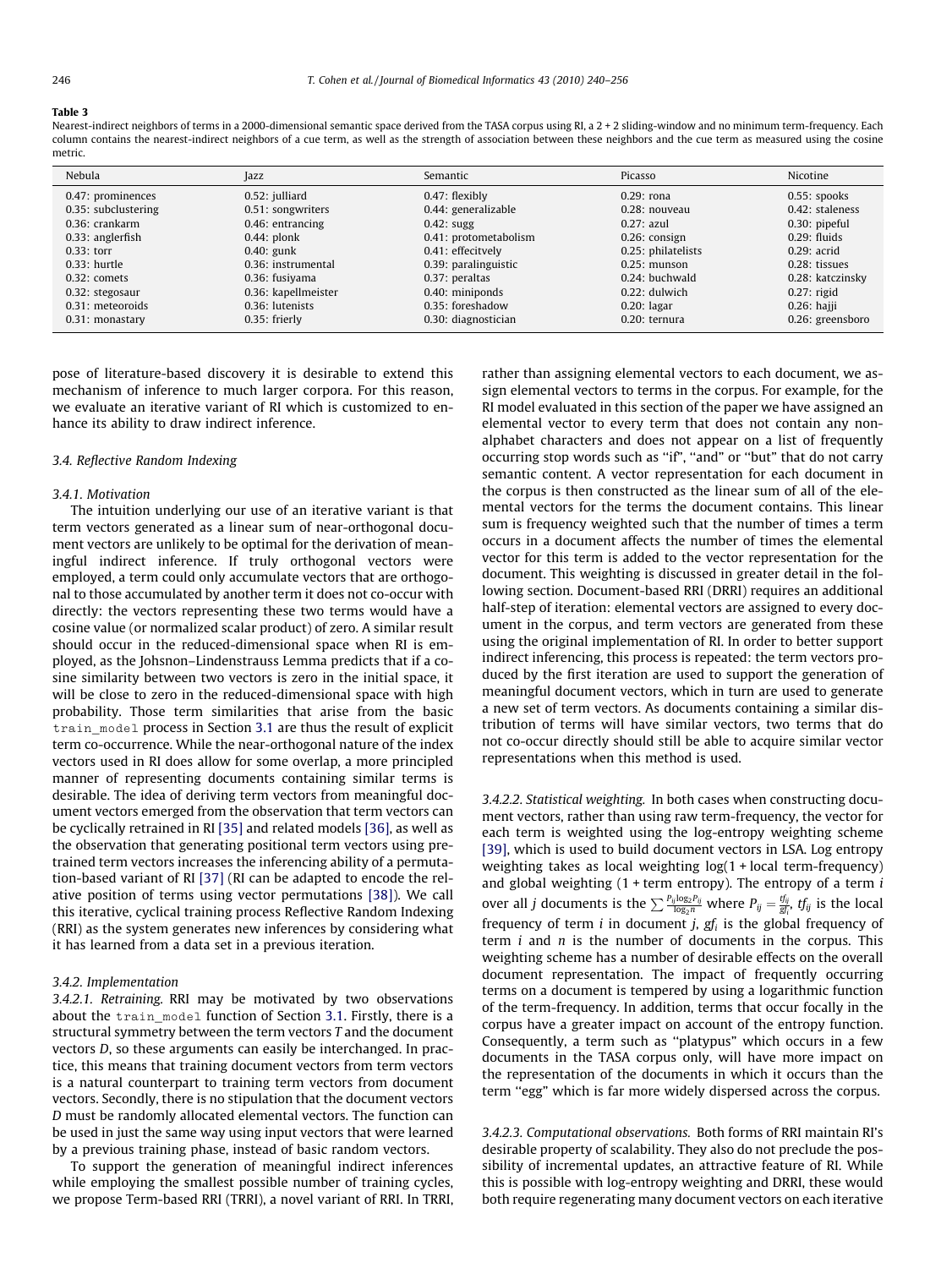<span id="page-7-0"></span>update. A simpler approach would be to use TRRI and relinquish log-entropy weighting if it does not produce significant performance improvements for the task under consideration. Without log-entropy weighting, the procedure for incremental updates in TRRI is fairly straightforward. When a new document is added to the corpus, the elemental vectors for each term in the document are added together to generate a new document vector (any term that has not yet been encountered is simply assigned a new elemental vector). This document vector is then added to the stored semantic term vector for each term that occurs in the document.

3.4.2.4. Methodological variants. Pseudocode and a schematic representation for the RI variants evaluated in this paper are provided in Table 4 and [Fig. 1](#page-8-0). The formulations given here reuse the basic algorithms shown in Section [3.1](#page-3-0), again assuming a document collection  $D$  of size  $p$ , a term set  $T$  of size  $q$ , and a term-document matrix  $M$  of size  $(p, q)$ .

[Fig. 1](#page-8-0) illustrates the various document-based indexing approaches discussed in this paper. In RI as originally implemented, elemental vectors are assigned to each document to generate a set of elemental document vectors, D0. Term vectors are then constructed as the frequency-weighted vector sum of the elemental vectors for every document they occur in, to generate a set of term vectors, T1. In TRRI, elemental vectors are assigned to terms in the corpus, to generate a set of elemental term vectors, at position T0. Document vectors are constructed as the linear sum of the log-entropy weighted vectors for the terms they contain, to generate a set of document vectors, D1. Term vectors are then generated from these document vectors, to generate a set of semantic term vectors, T2. In DRRI, which adds an additional training cycle and log-entropy weighting to the RI model, elemental document vectors D0 are used to train term vectors T1, which in turn are used to train document vectors D2, and finally a set of term vectors T3 are generated.

3.4.2.5. Reflective Random Indexing associations. [Table 5](#page-8-0) shows the TRRI results from the TASA corpus with the set of test terms shown to produce interesting indirect near-neighbors when LSA is employed. TRRI identifies many more meaningful indirect associations on this set of terms than were identified using the original implementation of RI. DRRI produced comparable results, which are not presented.

There are many interesting and meaningful indirect associations in this table, including all of the 10 nearest-indirect neighbors of the terms ''nebula", ''picasso" and ''semantic". While these neighbors are not necessarily of the same semantic class as the

#### Table 4

Pseudocode for evaluated algorithms.

cue term, there are instances in which this is the case such as ''picasso-pollock" and ''nicotine-downers". However, many of the intuitively interpretable indirect associations are more general in nature. For example, the nearest-indirect neighbor of ''nebula" is "astronomer", and "nicotine" is associated with several terms related to cancer ("sarcoma", "myeloma", "tumerous" and ''sarcomatous").

In the remainder of this paper, we evaluate the ability of RI and RRI to make meaningful indirect inferences in the context of the literature-based discovery paradigm, by replicating two seminal historical literature-based discoveries, and comparing the ability of these methods to predict future direct co-occurrences in the MEDLINE corpus.

#### 4. Evaluation

In the sections that follow, we describe two experiments to test the ability of variants of RI to draw meaningful indirect inference in the context of literature-based discovery. The first experiment (described in Section 4.1) investigates the ability of these models to replicate historical literature-based discoveries. While this is a common evaluation paradigm, the results may not generalize to other discoveries. Consequently in the second experiment (described in Section [4.2](#page-10-0)) we conduct a more extensive evaluation of the ability of each RI variant to predict terms that co-occur in the future with terms that are randomly selected from a timedelimited set of MEDLINE citations. As terms that are meaningfully related but do not co-occur at one point in time are likely to co-occur directly later, this evaluation can be considered as a measure of the extent to which the indirect inference derived by each model is meaningful.

#### 4.1. Experiment I: simulating Swanson's discoveries

A common test for automated knowledge-discovery systems is to evaluate their ability to replicate historical literature-based discoveries [\[14\]](#page-16-0), most commonly attempting to replicate Swanson's discovery of connections between Raynaud's Disease and fish oil, and migraine and magnesium. Bruza and his colleagues replicate aspects of both of these discoveries using a semantic space derived from the same corpus of titles of articles published in core clinical journals between 1980 and 1985 used by Swanson, by first finding near-neighbors of the "C" terms in semantic space, and then combining the vector for these "C" terms with those for a set of likely ''B" (or linking) terms, chosen from among these neighbors [\[7,18\].](#page-16-0)

| Variant                                   | Pseudocode                                                                                                                                  | Description                                                                                                                                                                                                                                                        |
|-------------------------------------------|---------------------------------------------------------------------------------------------------------------------------------------------|--------------------------------------------------------------------------------------------------------------------------------------------------------------------------------------------------------------------------------------------------------------------|
| Random Indexing (RI)                      | $D$ 0 = allocate elemental vectors(p, n,<br>k)<br>$T l = train model(M, D0)$                                                                | Assign elemental vectors to each document. For each term generate a semantic<br>vector by adding the elemental vector for each document it occurs in                                                                                                               |
| Document-based<br>Reflective RI<br>(DRRI) | $D$ 0 = allocate elemental vectors(p, n,<br>k)<br>$T l = train model(M, D 0)$<br>$D$ 2 = train model(M, T 1)<br>$T$ 3 = train model(M, D 2) | Generate new document vectors using the semantic term vectors produced by RI, above.<br>For each term, generate a new semantic vector by adding together the document vector<br>of each document it occurs in                                                      |
| Term-term RI (TTRI)                       | $T$ 0 = allocate elemental vectors(q, n,<br>k)<br>T 1 = train sliding window model(M,<br>T O)                                               | Assign elemental vector to each term. For each term, generate a semantic vector by<br>adding the elemental vectors for each term it co-occurs with in a sliding-window<br>moved through the text                                                                   |
| Term-based Reflective<br>RI (TRRI)        | $T_0 =$ allocate_elemental_vectors(q, n,<br>k)<br>$D_l = train model(M, T)$<br>$T$ 2 = train model(M, D 1)                                  | Assign elemental vector to each term. For each document, generate a document vector by<br>adding together the elemental vectors for each term it contains. For each term, generate a<br>semantic vectorby adding the document vector of each document it occurs in |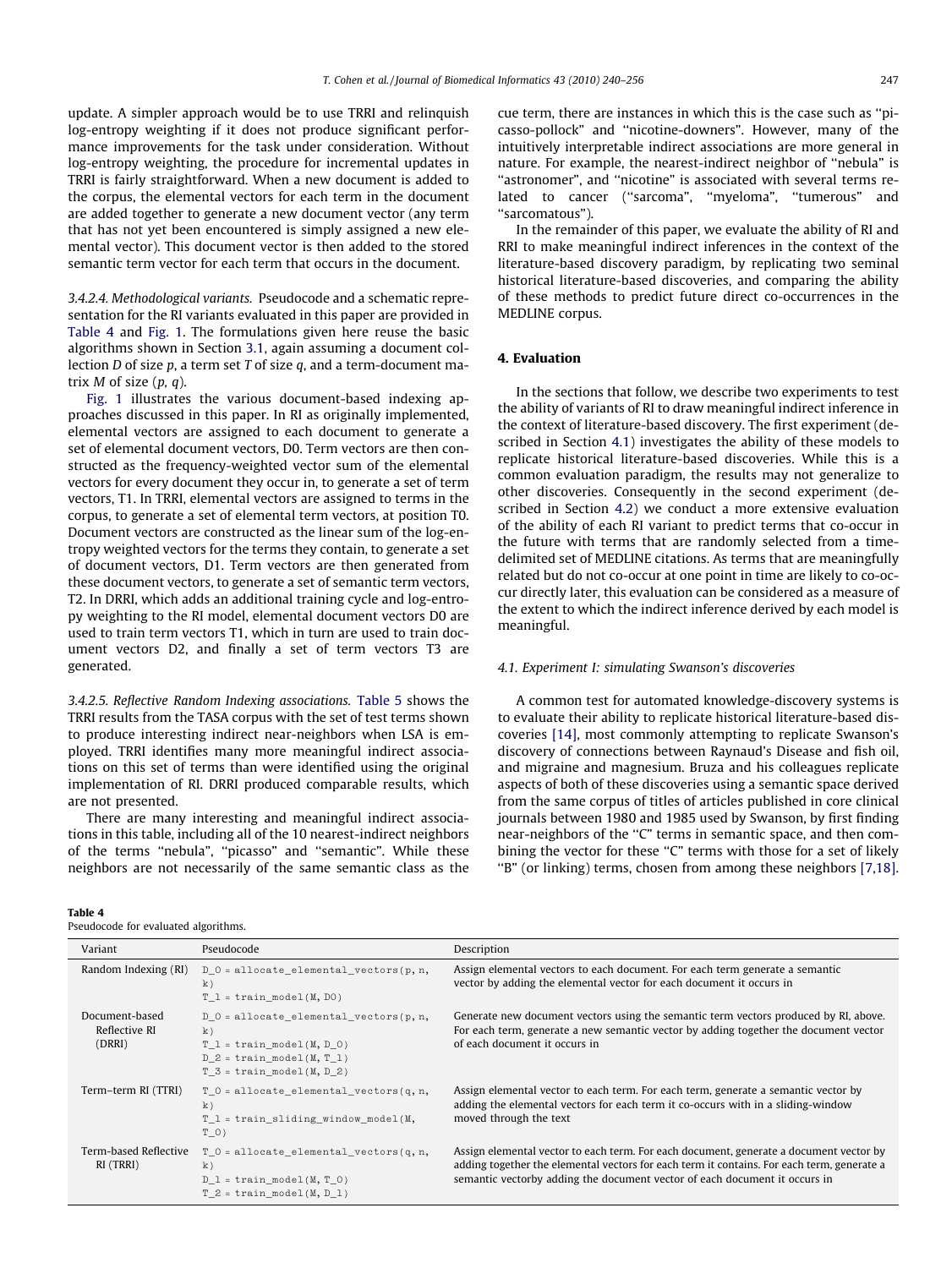<span id="page-8-0"></span>

Fig. 1. A schematic representation of the generation of RI variants.

Nearest-indirect neighbors of terms in a 2000-dimensional semantic space derived from the TASA corpus using a Term-based RRI (TRRI) approach. Each column contains the nearest-indirect neighbors of a cue term, as well as the strength of association between these neighbors and the cue term as measured using the cosine metric.

| Nebula             | Jazz               | Semantic              | Picasso              | Nicotine             |
|--------------------|--------------------|-----------------------|----------------------|----------------------|
| $0.36:$ astronomer | 0.25: performers   | $0.36$ : phonics      | 0.22: impressionism  | $0.32$ : casefinding |
| $0.35:$ revolve    | $0.23$ : easier    | 0.33: generalizable   | 0.20: brushstrokes   | $0.31:$ doses        |
| $0.34$ : comets    | $0.22$ : contrast  | 0.33: preoccupy       | 0.20: architecture   | 0.29: depressants    |
| $0.33$ : solary    | $0.22$ : lyrics    | $0.33$ : nondirect    | 0.20: expressionism  | 0.29: comparatively  |
| $0.32:$ centauri   | $0.21$ : harmony   | 0.30: correspondences | $0.20$ : pollock     | $0.29:$ sarcoma      |
| 0.32: supergiants  | $0.21$ : recently  | $0.30:$ phrases       | 0.20: craftsmanship  | 0.29: myeloma        |
| $0.31$ : globules  | $0.21$ : invented  | 0.29: phonological    | 0.19: sculptors      | $0.29:$ tumorous     |
| 0.30: gravitation  | $0.21$ : including | 0.29: morpheme        | $0.19$ : surrealists | $0.29:$ sarcomatous  |
| 0.30: neutrinos    | 0.21: performances | $0.28$ : convey       | $0.19$ : beauty      | 0.29: nonepithelial  |
| $0.30:$ moons      | 0.21: popularity   | 0.28: writers         | $0.18:$ scenes       | $0.29:$ downers      |
|                    |                    |                       |                      |                      |

Similarly, with all variants of RI it is possible to incorporate a linking term using vector addition at minimal additional computational expense. We find that while it is possible to reproduce these results using a similar approach with certain variants of RI, it is also possible to reproduce aspects of these discoveries directly, without the need for the explicit identification of a linking term.

In the work of Bruza et al., as in the work presented below, the choice of pertinent ''B" terms is guided by hindsight as to which had proved useful in Swanson's research. As the derivation of "B" terms does not require indirect inference, we do not address this aspect of the knowledge discovery problem in this work. However, where B-terms are used, the B-terms selected would be intuitive choices for a domain expert, especially if promoted to near the top of a list of suggestions.

# 4.1.1. Methods

In order to simulate Swanson's discoveries of the migrainemagnesium and raynaud-eicosapentaenoic acid connections, we generate the following semantic spaces using variants of RI:

• RI: Random Indexing, as originally implemented.

- TTIDF:  $a(2+2)$  sliding-window based semantic space, weighted with the term-frequency/inverse-document frequency (TF-IDF) weighting scheme to limit the influence of frequently occurring terms.
- TRRI: Term-based Reflective Random Indexing.
- DRRI: Document-based Reflective Random Indexing.

The application of (TF-IDF) weighting to the sliding-window space was selected on the basis of its improvements in performance over an unweighted sliding-window approach in a preliminary experiment. All spaces are 2000-dimensional, and exclude terms occurring less than 10 times in the corpus as well as those terms on the stop list distributed with Swanson and Smalheiser's Arrowsmith [\[10\]](#page-16-0) system, which has been customized for the purpose of knowledge discovery. In addition, any terms containing non-alphabet characters are excluded. Two versions of each of these spaces are created. The first is constructed from a corpus consisting of the titles of all MEDLINE articles  $(n = 190, 129)$ published in core clinical journals between 1980 and 1985. These were the constraints employed by Swanson in the selection of titles for his seminal research, and they have also been employed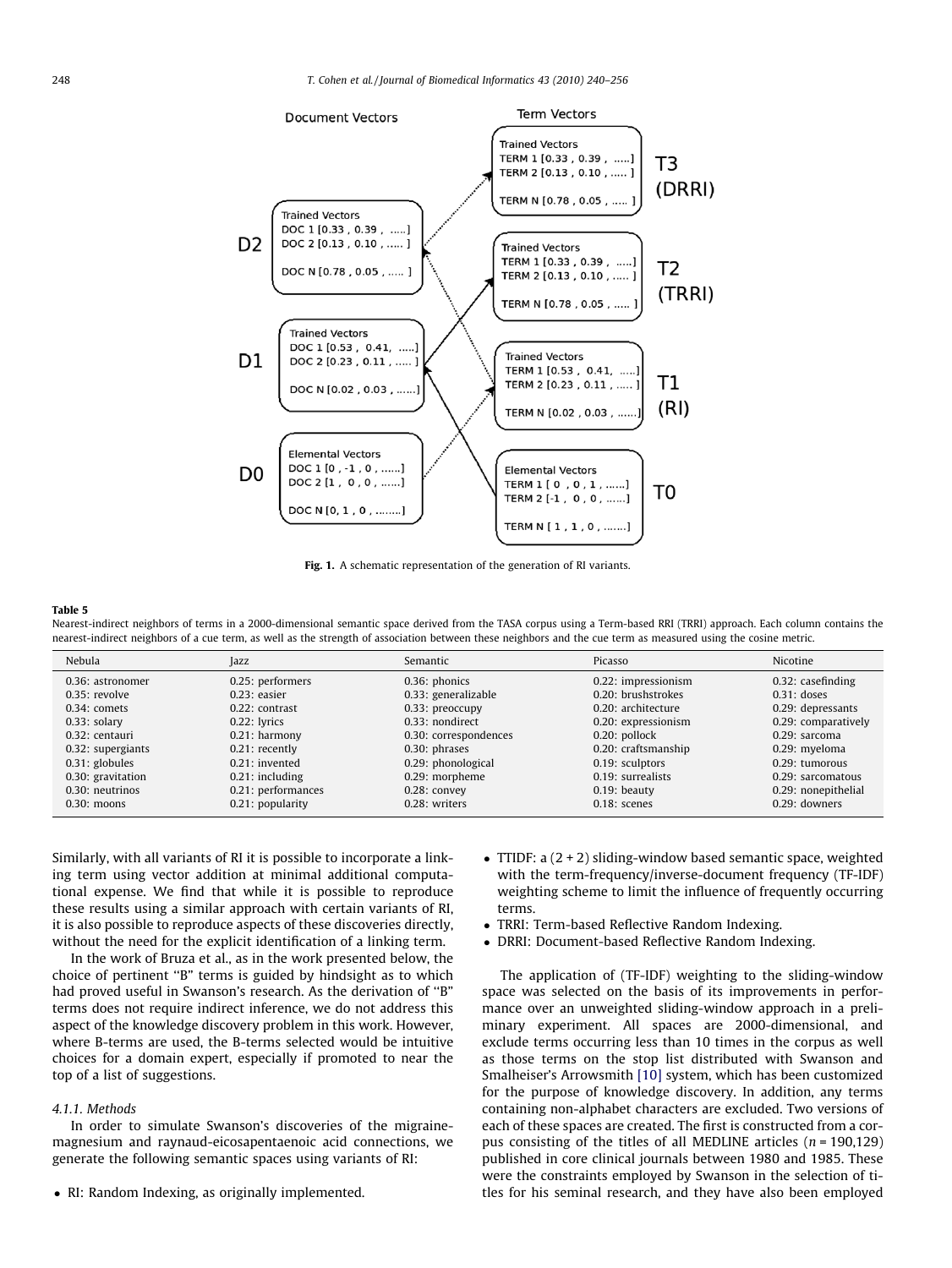by many researchers attempting to simulate these discoveries using automated methods. With the additional constraints on term-frequency, non-alphabet characters and the stoplist, 6555 unique terms were extracted from this corpus. In order to assess the extent to which the various methods employed scale up to larger corpora, a second corpus was constructed, consisting of the abstracts of all articles in the MEDLINE database published between 1980 and 1985 ( $n = 844,289$ ). 74,583 unique terms were extracted from this corpus after the application of the term-frequency and non-alphabet character related constraints and the Arrowsmith stoplist.

As these are considerably more terms than the number of unique terms (6555) in the corpus of titles, the relevant near-neighbors of the discovery-related terms are not ranked as high in the list of terms as when titles only are used. The term-document model used in RI suggests one solution to this problem: as abstracts in MEDLINE are indexed using Medical Subject Heading (MeSH) terms, it is possible to derive a distributional model of the relation between MeSH terms by altering the final step of either the TRRI or the DRRI process: rather than build term vectors from the document vectors, we build MeSH term vectors by normalizing the linear sum of the document vector for each document indexed by a particular MeSH term (Table 6). While not necessary for these experiments, this process has the additional useful property of deriving a distributional association from term to MeSH term. We will refer to these approaches to generating semantic similarity between MeSH terms as the TRRI\_MeSH and DRRI\_MeSH approaches. One issue we notice with the use of MeSH terms in this way, is that frequently occurring MeSH terms such as ''Humans" and ''Animals" tend to dominate the results of the ''Raynaud\_Disease" searches. As these frequently occurring terms have similar distributions, it is possible to exclude them using vector negation [\[40\]](#page-16-0) (subtraction of the component of one vector that is parallel to another) of the exemplar high-frequency term ''Humans". We use this strategy for the Raynaud's MeSH simulations only.

Within each space, the 2000 nearest-indirect (non-co-occurring) neighbors of the term 'raynaud' and the term 'magnesium' (or equivalent MeSH terms) are sought. In addition, the combined vectors for the terms 'raynaud + platelet' and 'migraine + calcium' (or equivalent MeSH terms) are generated using vector addition, to assess the extent to which vector combination with a linking term improves performance, and the 2000 nearest neighbors of these combined vectors that do not co-occur directly with the relevant cue term (for example "migraine" or "raynaud") are retrieved. We then evaluate the rank of the term ''eicosapentaenoic" (eicosapentaenoic acid is the active ingredient of fish oil) when "raynaud" is used as a cue term, and "magnesium" when "migraine" is used as a cue term (or equivalent MeSH terms in the RRI-MeSH variants).

The random initiation of vectors in RI presents the possibility that the results obtained may not be repeatable, as the generation of another space with the same parameters but different Random Indexes may produce different results particularly in evaluations such as this in which the vector representation of a small number of individual terms is important. In order to confirm our results are reproducible, we repeat one hundred runs of all simulations on the smaller corpus, and 50 runs of all simulations on the larger corpus.

#### 4.1.2. Results and discussion

4.1.2.1. Smaller corpus. The results of experiments on the smaller corpus ([Table 7](#page-10-0)) confirm that Swanson's discoveries can be simulated using variants of RI. This table shows the ranking of the target terms ''eicosapentaenoic" and ''magnesium" among the nearestindirect neighbors of the vector representations for individual or combined cue terms related to Raynaud's Disease and migraine over 100 repeated simulations. For each simulated discovery, the first row shows the number of runs (out of 100 possible runs) in which the target term obtained a rank less than 2000. The subsequent rows give the mean, minimum, maximum and standard deviation of the ranking for the target term across all 100 runs. For the purposes of simulated discovery it would be preferable for these target terms to be ranked among the top twenty or so nearest-indirect neighbors, as a user of a literature-based discovery system might reasonably be expected to explore this number of possibilities.

With this corpus, TTIDF and TRRI produce consistently better rankings on the Raynaud's and Migraine discoveries respectively. Of particular interest, TTIDF consistently produces a top 5 ranking for ''eicosapentaenoic" among the nearest-indirect neighbors of ''raynaud" over 100 simulations, without the need to explicitly identify a linking term.

TRRI is not effective in reproducing the ''Raynaud" discovery, and despite a best ranking of 52 when searching for the term ''raynaud" alone, repeated runs of this experiment do not recover the term "eicosapentaenoic" within the top 2000 ranks in 65 of 100 runs. One reason for this may be that 'documents' in this corpus consist of MEDLINE titles only, which are substantially shorter than the usual unit of analysis in most term-document based models. The performance of DRRI is generally comparable to that of TRRI in these experiments, although the term ''eicosapentaenoic" tends to be ranked higher by DRRI in the Raynaud's experiments. Interestingly, however, on isolated runs DRRI produces top 10 rankings for both discoveries without the use of a linking term. One possible explanation for this is that as there are many more documents than terms in this corpus, a greater number of elemental vectors are introduced with the DRRI approach. This would lead to a higher probability of co-incidental overlap between ostensibly near-orthogonal index vectors, and irreproducible yet serendipitous results of this nature.

4.1.2.2. Larger corpus. The results of the simulation using the larger corpus are shown in [Table 8](#page-10-0). This table shows the ranking of the target terms ''eicosapentaenoic" and ''magnesium" or target MeSH terms ''Eicosapentaenoic Acid" and ''Magnesium" among the nearest-indirect neighbors of the vector representations for individual or combined cue terms related to Raynaud's Disease and migraine over 50 repeated simulations. For each simulated discovery, the first row shows the number of runs (out of 50 possible runs) in which the target term obtained a rank less than 2000. Where such runs occurred, the subsequent rows give the mean, minimum, maximum and standard deviation of the ranking for the target term across these runs.

#### Table 6

Pseudocode for the generation of the TRRI-MeSH space.

| Variant                          | Pseudocode                                                                                                       | Description                                                                                                                                                                                                                                                                           |
|----------------------------------|------------------------------------------------------------------------------------------------------------------|---------------------------------------------------------------------------------------------------------------------------------------------------------------------------------------------------------------------------------------------------------------------------------------|
| Reflective RI-MeSH<br>(RRI-MeSH) | $T0 =$ allocate elemental vectors<br>(T, n, k)<br>$D1 = train model(M, T0)$<br>$MeSH = train \ model (MD, a DI)$ | Assign elemental vectors to each term. For each document, generate a document vector by<br>adding together the elemental vectors for each term it contains. For each MeSH term,<br>generate a semantic vector by adding together the document vector of each<br>document it occurs in |

 $^{\text{a}}$  *MD* is the term-document matrix for MeSH terms.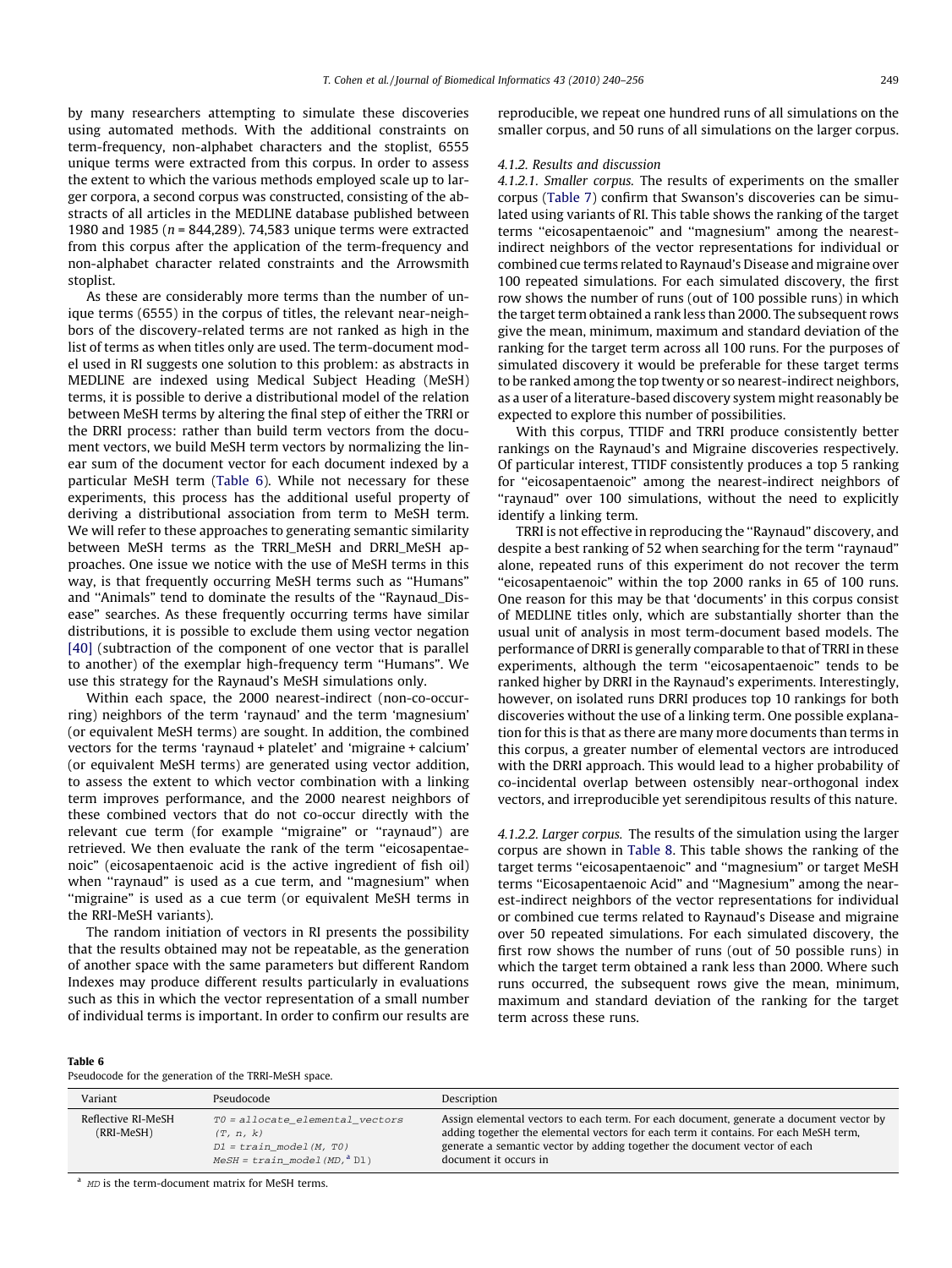<span id="page-10-0"></span>Results of 100 runs simulating each discovery in TTIDF, TRRI and DRRI spaces derived from the corpus of MEDLINE titles. The best overall results for each discovery are highlighted. TTIDF, inverse-document frequency weighted term-term based RI; TRRI, Term-based Reflective Random Indexing; DRRI, Document-based Reflective Random Indexing.

| Target: "eicosapentaenoic" | <b>TTIDF</b> |            | <b>TRRI</b> |            | <b>DRRI</b> |            |
|----------------------------|--------------|------------|-------------|------------|-------------|------------|
| Cue: "raynaud"             | Alone        | +Platelets | Alone       | +Platelets | Alone       | +Platelets |
| N rank <2000               | 100          | 100        | 35          | 53         | 47          | 79         |
| Mean                       | 3.52         | 4.82       | 1055.09     | 1123.53    | 862.74      | 693.66     |
| Min                        |              |            | 52          | 60         | 6           | 50         |
| Max                        | 5            | 11         | 1978        | 1992       | 1926        | 1858       |
| <b>SD</b>                  | 0.52         | 1.99       | 602.04      | 588.4      | 579.56      | 527.05     |
| Target "magnesium"         | <b>TTIDF</b> |            | <b>TRRI</b> |            | <b>DRRI</b> |            |
| Cue: "migraine"            | Alone        | +Calcium   | Alone       | +Calcium   | Alone       | +Calcium   |
| N rank <2000               | 31           | 100        | 50          | 100        | 48          | 100        |
| Mean                       | 1256.32      | 21.86      | 1136.14     | 13.88      | 958.81      | 14.53      |
| Min                        | 131          | 11         | 11          | 7          | 5           | 11         |
| Max                        | 1943         | 50         | 1954        | 36         | 2000        | 21         |
| <b>SD</b>                  | 552.68       | 8.19       | 604.62      | 4.65       | 555.77      | 2.31       |

#### Table 8

Results of 50 runs simulating each discovery in TTIDF, TRRI and DRRI spaces derived from a corpus of MEDLINE abstracts dated between 1980 and 1985. The best overall results for each ''discovery" are highlighted. TTIDF, inverse-document frequency weighted term–term based RI; TRRI, Term-based Reflective Random Indexing; DRRI, Document-based Reflective Random Indexing.

|                          | <b>TTIDF</b>             |                          | <b>TRRI</b> |             | TRRI-MeSH <sup>a</sup> |             | <b>DRRI</b>              |                          | DRRI-MeSH <sup>a</sup>         |             |
|--------------------------|--------------------------|--------------------------|-------------|-------------|------------------------|-------------|--------------------------|--------------------------|--------------------------------|-------------|
| Target: eicosapentaenoic |                          |                          |             |             |                        |             |                          |                          |                                |             |
| Cue: raynaud             | Alone                    | + Platelets              | Alone       | + Platelets | Alone                  | + Platelets | Alone                    | + Platelets              | Alone                          | + Platelets |
| N rank <2000             | $\mathbf{0}$             | $\Omega$                 | 2           | 50          | 15                     | 50          |                          | 48                       | $\mathbf{0}$                   | 41          |
| Mean                     |                          | $\overline{\phantom{0}}$ | 1373.5      | 162.62      | 1413.87                | 59.04       | 1955                     | 796.48                   |                                | 325.02      |
| Min                      |                          |                          | 925         | 89          | 516                    | 44          | 1955                     | 154                      |                                | 102         |
| Max                      | $\overline{\phantom{a}}$ |                          | 1822        | 333         | 1913                   | 100         | 1955                     | 1859                     | $\qquad \qquad \longleftarrow$ | 534         |
| <b>SD</b>                |                          | -                        | 634.27      | 51.62       | 422.18                 | 11.57       | 0                        | 373.6                    | $\qquad \qquad \longleftarrow$ | 92.71       |
| Target: magnesium        |                          |                          |             |             |                        |             |                          |                          |                                |             |
| Cue: calcium             | Alone                    | + Calcium                | Alone       | + Calcium   | Alone                  | + Calcium   | Alone                    | + Calcium                | Alone                          | + Calcium   |
| N rank <2000             | $\mathbf{0}$             | 0                        | 50          | 50          | 50                     | 50          | 0                        | $\overline{0}$           |                                | 41          |
| Mean                     |                          |                          | 252.18      | 1136.64     | 913.72                 | 8.48        | $\overline{\phantom{0}}$ | $\qquad \qquad -$        | 1843                           | 217.41      |
| Min                      |                          | -                        | 110         | 11          | 375                    | 3           |                          |                          | 1843                           | 161         |
| Max                      | $\overline{\phantom{a}}$ | -                        | 646         | 1954        | 1288                   | 22          | -                        | $\overline{\phantom{a}}$ | 1843                           | 266         |
| SD                       |                          | -                        | 143.69      | 604.62      | 228.3                  | 3.53        | -                        |                          | $\mathbf{0}$                   | 24.91       |
|                          |                          |                          |             |             |                        |             |                          |                          |                                |             |

a With MeSH-based approaches, the terms used are "Migraine Disorders", "Calcium", "Raynaud Disease", "Platelet Aggregation" and "Humans".

We are not able to reproduce either discovery in the larger corpus using the TTIDF approach on any of the 50 runs (with or without ''B" terms), suggesting that this approach does not scale well to larger corpora. TRRI generally produces a better ranking for the ''raynaud-eicosapentaenoic" discovery when the ''B" term platelets is employed, with an improvement in the mean ranking of ''eicosapentaenoic" from more than 1000 (with the smaller corpus) to 162.62. Of note, this is a considerably higher ranking than it was possible to obtain consistently with the much smaller corpus of titles. The best-performing model on this corpus is the TRRI\_MeSH model, suggesting the utility of this approach as a way to improve specificity. TRRI\_MeSH consistently produces top 100 rankings for ''Eicosapentaenoic Acid" and top 25 rankings for ''Magnesium" when appropriate ''B" terms are used. However, neither discovery is consistently reproducible in either the DRRI or DRRI-MeSH spaces.

These results suggest that TRRI in particular scales well to larger corpora, provided measures are taken to compensate for the increase in the number of distinct terms. The method we have employed to link terms to MeSH terms could also be adapted to derive distributional similarities between elements of other terminologies that have been used to index MEDLINE, such as UMLS concepts and Entrez gene ID's.

# 4.2. Experiment II: anticipating future connections

While the replication of historical discoveries provides an interesting demonstration of the potential usefulness of the variants of RI as tools to support knowledge discovery, evaluations of this nature do not evaluate the extent to which these approaches generalize. In the following section, we evaluate the ability of each of these methods to make meaningful indirect inferences from the MED-LINE corpus on a larger scale. As the domain knowledge required to interpret term associations in MEDLINE precludes qualitative evaluation at a large scale, we make the assumption that indirect relations in a time-delimited subset of MEDLINE documents that occur directly in future MEDLINE abstracts after this time can be considered as meaningful indirect connections, and consider the proportion of nearest-indirect neighbors of a set of random terms that co-occur in the future as a measure of the ability of each method evaluated to derive such connections.

#### 4.2.1. Methods

Indirect connections in the biomedical literature that predict discoveries will become direct connections once the connection between the terms concerned becomes discovered public knowledge. In order to evaluate the ability of these different sorts of RI to derive meaningful indirect connections, we proceed to evaluate their ability to predict future connections in the MEDLINE corpus of abstracts. For this evaluation we use three different databases:

(a) restrictedMEDLINE: the term-document statistics derived from a corpus of MEDLINE abstracts and titles added to the index between the start of 1980 and the end of 1985  $(n = 1,600,093)$ ,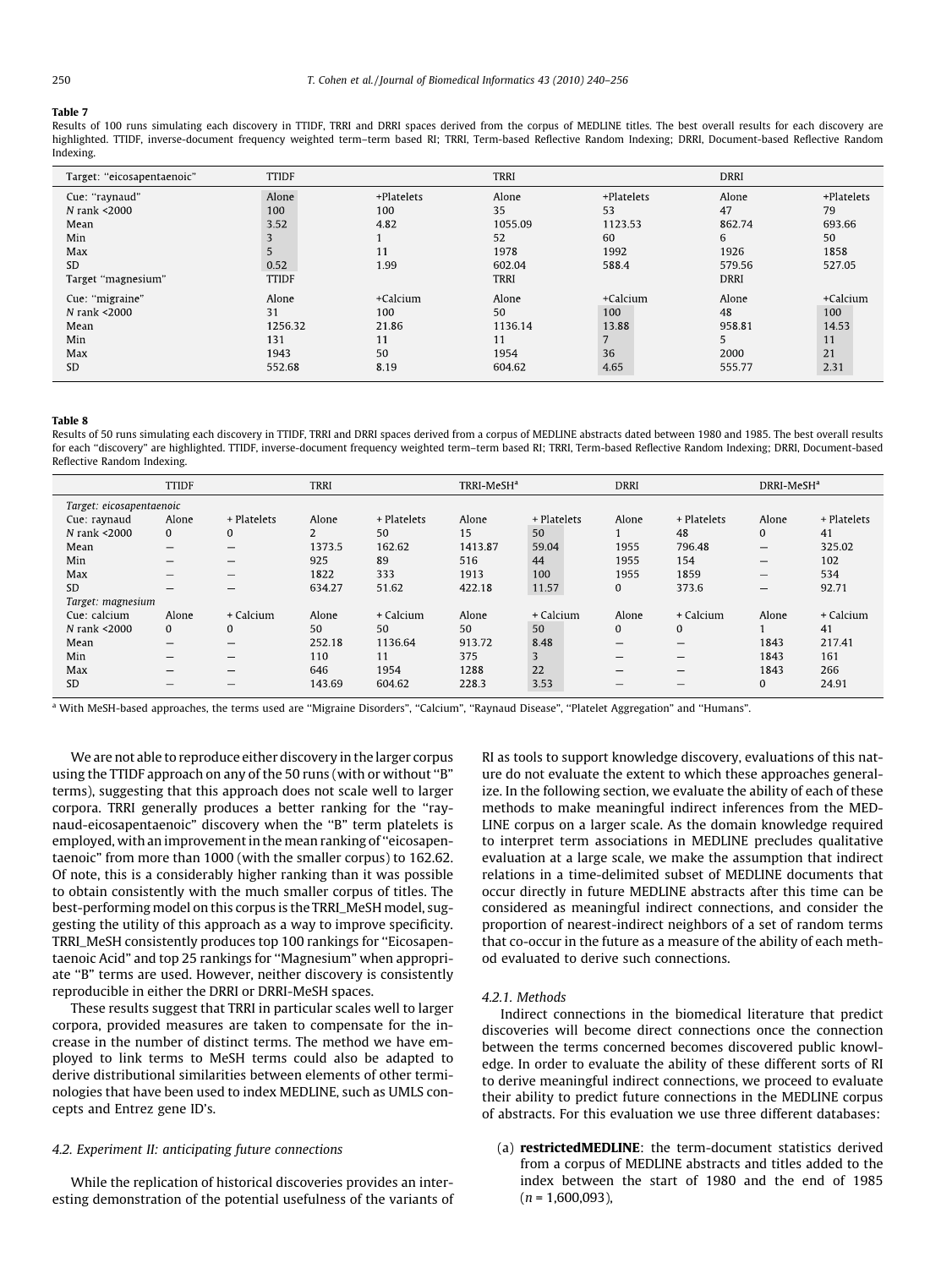- <span id="page-11-0"></span>(b) futureMEDLINE: a tabulation of the co-occurrence of terms occurring in abstracts added to MEDLINE after 1985, and
- (c) pastMEDLINE: a tabulation of the co-occurrence of terms occurring in abstracts added to MEDLINE before 1980. This was used to eliminate indirect connections that had occurred in MEDLINE before 1980.

Six approaches to generating semantic spaces from MEDLINE using RI are evaluated for their ability to derive meaningful indirect connections from MEDLINE abstracts in restrictedMEDLINE. They include:

- RI: RI as originally implemented [\[24\]](#page-16-0).
- TTRI: RI using a narrow  $(2+2)$  sliding-window [\[25\].](#page-16-0)
- TTIDF: as above, but the influence of other terms in the slidingwindow on the focus term is weighted using inverse-document frequency.
- **DRRI:** Reflective RI starting with random document vectors.
- TRRI: Reflective RI starting with random term vectors.
- TRRI2: second iteration of TRRI. Term vectors produced by TRRI are used instead of elemental vectors as a basis for training of the model.

All spaces are 2000-dimensional, and as in the simulated discoveries terms were excluded if they occur on the Arrowsmith stoplist, contain non-alphabet characters or occur in the entire corpus less than 10 times. Two thousand (2000) cue terms are randomly selected from the **restrictedMEDLINE** index, and, for each index, the 50 nearest-indirect neighbors (NINs) of each of the targets are found in the **restrictedMEDLINE** database using each of the six indexing procedures. Then each of the indirect neighbors is checked to determine whether it co-occurs with its target after 1986. The ones that do co-occur are dubbed ''future connections."

## 4.2.2. Results and discussion

4.2.2.1. Precision according to rank. All indexes are evaluated according to the proportion of nearest-indirect neighbors that occur directly in **futureMEDLINE**, which is equivalent to precision if direct co-occurrence in futureMEDLINE is considered as a gold standard. For example, the proportion of the 10 nearest-indirect neighbors that co-occur with the cue term in futureMEDLINE is equivalent to precision at  $k = 10$ . This proportion is evaluated for different rank strata (top 10, 11–20 and so forth) of nearest neighbors, in order to determine the extent to which the prediction of future co-occurrence is more accurate for neighbors of higher rank. The results are shown in Fig. 2 which plots the proportion of past NINs that co-occur in the future as a function of the rank of the cosine similarity for the past NINs and the index used to identify the past NINs. The y axis gives the mean proportion of NIN's in restrictedMEDLINE that co-occur directly in futureMEDLINE (but not in pastMEDLINE) with a cue term across all 2000 randomly selected cue terms. The x axis denotes the ranking of these NIN's, such that the first column gives the proportion of the top 10 ranked NINs that co-occur directly in the future, the second column gives the proportion of the NIN's ranked 11–20 and so forth.

Neither the RI index nor the TTIDF index produces many future connections, a maximum of 6% for the TTIDF index for the 10 nearest-indirect neighbors. The other indexes all show greater sensitivity to the cosine rank with percentage of future connections falling off across rank. The order of the indexes listed in the figure corresponds to the order of their precision, with precision at  $k = 10$  of 0.4, 0.36 and 0.29 for TRRI2, DRRI and TRRI respectively. On account of the variability in the data (error bars in the figure show one standard deviation above and below the means) and the large sample sizes (2000 target items), most of the differences seen in the figure are statistically significant. TRRI shows the most pro-



Fig. 2. Proportion of past indirect neighbors that co-occur in the future as a function of similarity rank for each index. RI, Random Indexing; DRRI, documentbased RI; TRRI, term-based RI; TTRI, term–term based RI; TTIDF, inverse-document frequency weighted TTRI; TRRI2, a second iteration of TRRI (see Section 4.2.2.3). The rank "1–10" column gives precision at  $k = 10$ .

nounced decrease in future connections with decreasing cosine similarity (increasing rank). One indication of the meaningfulness of an index is the rate of decrease with decreasing similarity. Greater rates of decrease indicate greater sensitivity to the appropriate semantic characteristics.

4.2.2.2. Term-frequency. The differences in precision may not necessarily indicate greater utility for the purpose of knowledge discovery, as it is possible that certain indexes favor terms that occur more frequently in futureMEDLINE. In order to determine whether there are differences in the models in terms of the influence of term-frequency, we examine the term-frequency for all of the future connections found. The results are shown in [Table 9](#page-12-0) which describes the term frequencies of each of the correctly predicted terms for each model. The first row gives the number of future connections, and the remaining rows give the summary statistics for the global term-frequency of each of these ''discoveries".

The TRRI index tends to produce future connections of lower term-frequency<sup>2</sup> than the other productive models. There is substantial skew in the distributions, as illustrated in [Fig. 3,](#page-12-0) which shows the distribution of the log of term-frequency for each of the indexes. This figure gives a global picture of the distribution of term-frequency across all future connections. The  $\nu$  axis gives the number of future connections that fall into the range of global term-frequency denoted by the  $x$  axis. It is possible that rather than selecting for meaningful indirect neighbors, some indexes are simply selecting for neighbors that occur more frequently in **fullMEDLINE**. Presumably connections with higher frequency terms are potentially less interesting than connections with terms occurring less frequently. However, the differences in term-frequency do not systematically follow the productivity of the indexes, as is illustrated by the fact that the distribution of global term frequencies for TRRI's future connections peaks earlier than in the distribution produced by other models.

 $2$  The picture is somewhat complicated by a particularly high maximum value for TRRI. However, it has the lowest median, and the distributions show that it produces future connections with generally lower frequency as shown in the distributions depicted in [Fig. 3.](#page-12-0)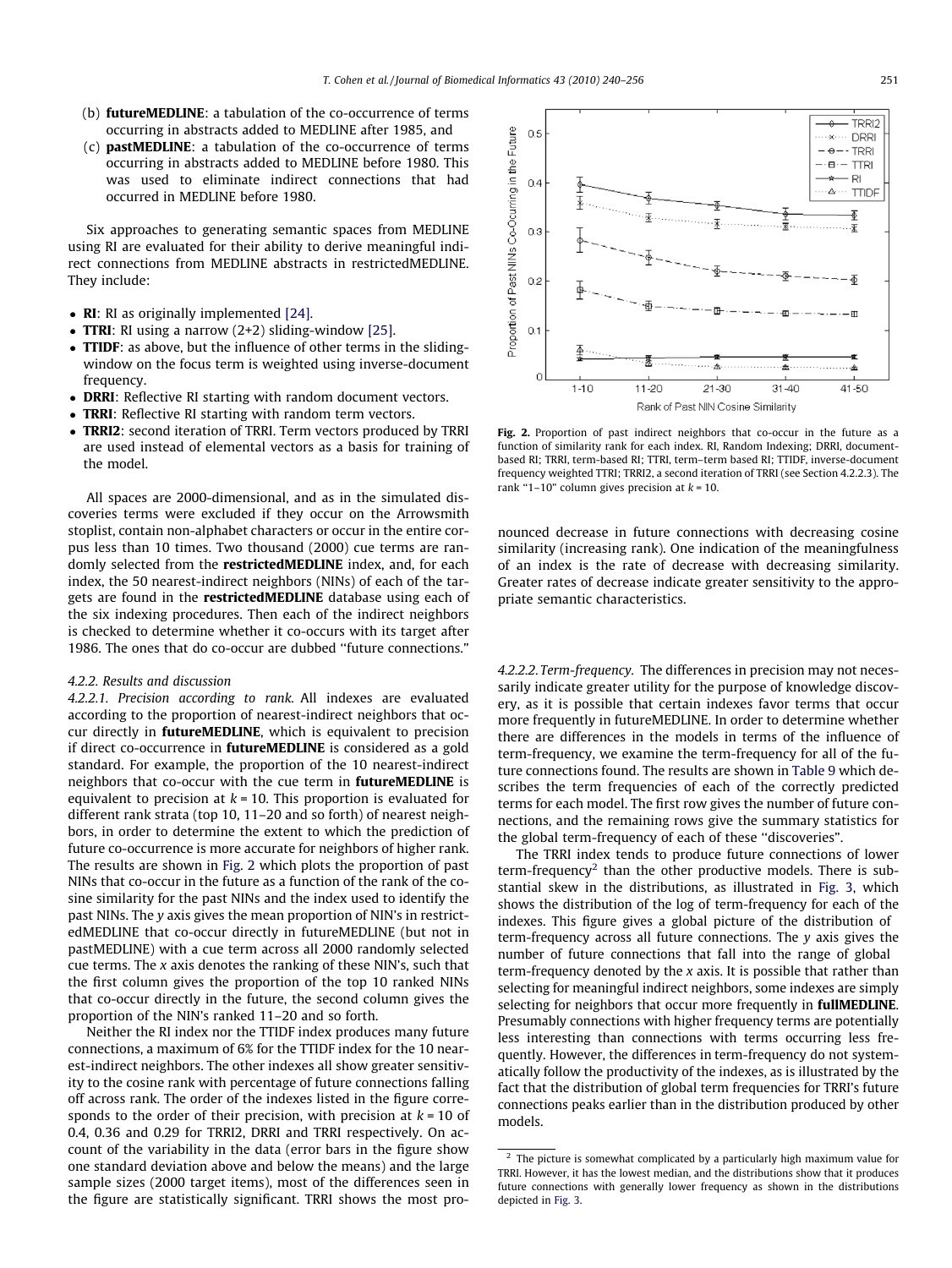<span id="page-12-0"></span>Summary statistics on the term-frequency of future connections. RI, Random Indexing; DRRI, document-based RI; TRRI, term-based RI; TRRI2, second iteration of TRRI; TTRI, term–term based RI; TTIDF, inverse-document frequency weighted TTRI.

|           | Index     |             |             |             |                |              |
|-----------|-----------|-------------|-------------|-------------|----------------|--------------|
|           | TRRI2     | <b>DRRI</b> | <b>TRRI</b> | <b>TTRI</b> | R <sub>I</sub> | <b>TTIDF</b> |
| n         | 45.982    | 41,866      | 31,275      | 18,306      | 7025           | 5251         |
| Median    | 3287      | 3622        | 1632        | 2433        | 1700           | 2129         |
| Mean      | 10.793    | 11, 613     | 10.696      | 11.863      | 11.356         | 8570         |
| <b>SD</b> | 34.842    | 34,435      | 57,820      | 39.961      | 52,090         | 29,071       |
| Minimum   | 13        | 13          | 13          | 13          | 10             | 13           |
| Maximum   | 1,462,238 | 1,462,238   | 4,619,913   | 2,220,191   | 2,220,191      | 1,057,063    |

4.2.2.3. Cyclical retraining and statistical weighting. The DRRI model amounts to a single round of cyclical retraining of a RI space with the addition of log-entropy weighting when document vectors are generated. The TRRI model is also amenable to cyclical retraining. In order to investigate the effect of repeated rounds of retraining on each of these models, we generate 500-dimensional DRRI and TRRI spaces from a corpus consisting of all MEDLINE abstracts with publication dates between 1980 and 1985, and record how many of the 10 nearest-indirect neighbors of a set of 500 randomly selected terms in these spaces co-occur directly in an index of all the abstracts in MEDLINE. In early iterations, the proportion of predictions in the 10 nearest-indirect neighbors is somewhat higher than in the previous experiments, which used a larger corpus that included titles, a different set of randomly selected terms, and unlike these experiments excluded any direct connections that first occurred before 1980.

[Fig. 4](#page-13-0) shows the results of these experiments. The  $y$  axis gives the mean proportion of the 10 top-ranked NINs that co-occur directly with a cue term in futureMEDLINE, across all 500 randomly selected cue terms. The  $x$  axis gives the number of iterations of cyclical training, and the solid and dashed lines represent the results of starting with elemental term and elemental document vectors respectively. In this experiment, the second iteration (TRRI2) of TRRI predicts a greater number of direct co-occurrences than any iteration of DRRI. This result is consistent with the results on the larger corpus shown in [Fig. 2](#page-11-0): given a second iteration, TRRI produces more future direct co-occurrence than DRRI, and this result is statistically significant. However, this extra iteration also results in a shift in the term-frequency distribution such that more

high-frequency terms are retrieved, much as they are by DRRI. As predicted, DRRI also produces far more predicted co-occurrences after the first round of training, which is equivalent to the original implementation of RI. There is a slight increase in the number of indirect neighbors in the next cycle, but the number of indirect neighbors produced by both models drops after this point, suggesting that while a single additional iteration improves the ability of both models to predict direct co-occurrence, cyclical retraining beyond these first two iterations is detrimental to the ability of these models to select for meaningful indirect inferences. This deterioration in performance can be explained on account of the similarity between RRI and iterative approaches to the problem of finding the principle eigenvector [\[41\]](#page-16-0). With repeated iterations of RRI, all vectors converge on a single vector, and the ability to discriminate between them is lost.

While these results are not featured in the tables or figures, we note that constructing document vectors without log-entropy weighting leads to a drop in performance with TRRI—the proportion of predicted future co-occurrence in the 10 nearest-indirect neighbors drops by about 0.5. There is also a drop in performance with DRRI when log-entropy weighting is not used. However, in both cases performance without log-entropy weighting still exceeds that of established models, and this drop in performance may be an acceptable trade-off for easy incremental updates in some applications.

The statistical analysis of the future connections provides some useful information about the relative productivity of the various indexing methods. All four of TRRI2, DRRI, TRRI, and TTRI are productive and they all show some sensitivity to the cosine similarity



Fig. 3. The distribution of the log of future connection term-frequency for each index. RI, Random Indexing; DRRI, document-based RI; TRRI, term-based RI; TTRI, term-term based RI; TTIDF, inverse-document frequency weighted TTRI.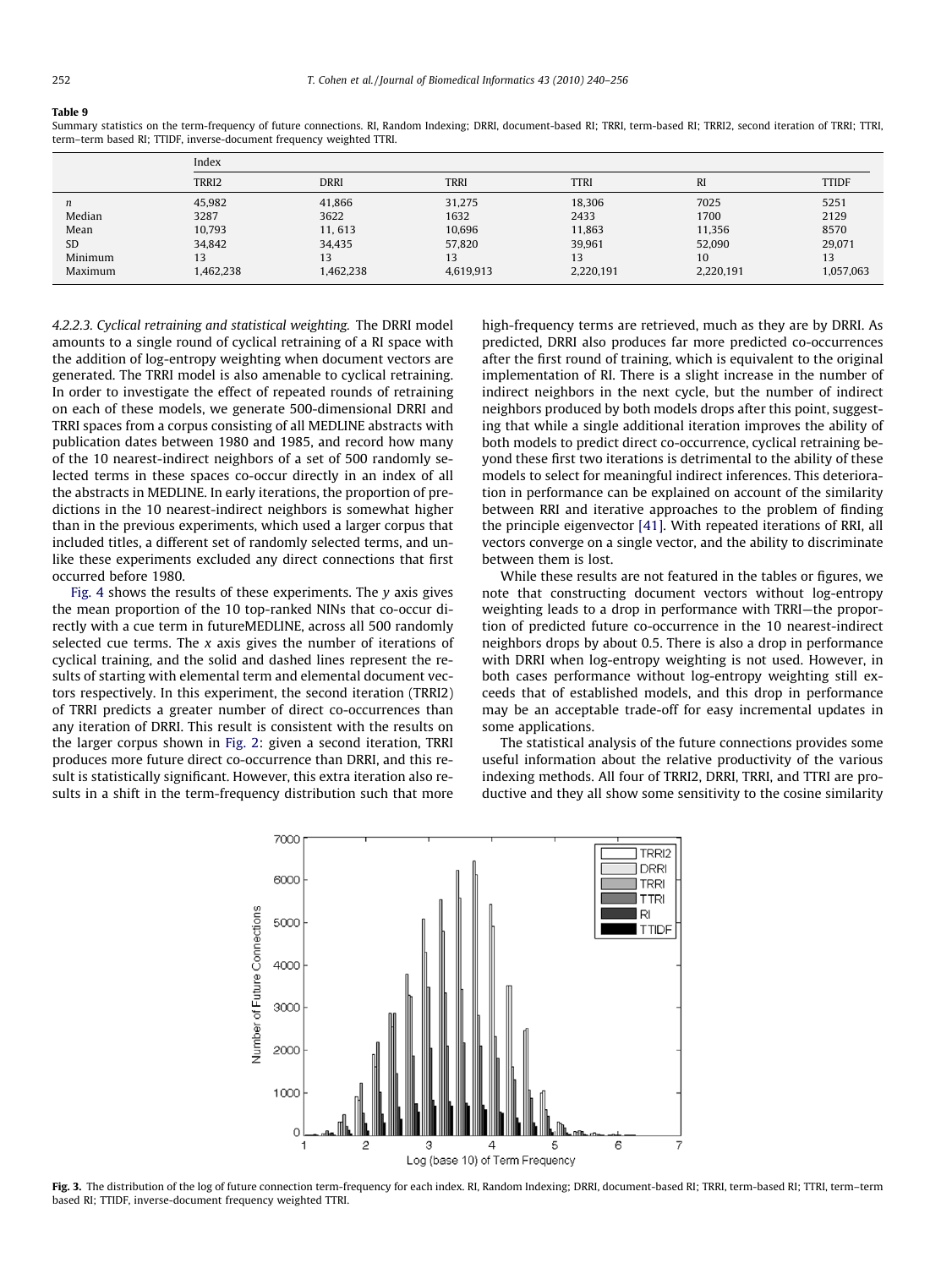<span id="page-13-0"></span>

Fig. 4. Proportion of predicted direct occurrences in 10 nearest-indirect neighbors (precision at  $k = 10$ ) with cyclical retraining of TRRI and DRRI on a corpus of MEDLINE abstracts. RI, Random Indexing; TRRI, Term-based Reflective Random Indexing; DRRI, Document-based Reflective Random Indexing; TRRI2, Second iteration of TRRI.

between indirect neighbors and the target terms. TRRI shows the greatest sensitivity to cosine similarity and lower term-frequency of future connections. By these criteria, TRRI may be preferred, however, it is another matter to determine the semantic value of future connections from all four indexes.

4.2.2.4. Qualitative evaluation of selected results. Most of the indirect neighbors retrieved during this study require a substantial amount of biomedical knowledge to interpret. It is unlikely that a human rater with sufficient expertise in the content domains of these 2000 terms to accurately annotate these results exists, and even if we were to assemble a team with such expertise the time required to annotate 45,000 'discoveries' would be prohibitive. In the interest of illustrating the sorts of associations that this approach has captured, we present an exhaustive analysis of the 'discoveries' generated by two terms related to snake venom, 'cobratoxin' (Table 10) and 'convulxin" ([Table 11\)](#page-14-0). These terms represent exemplars of the two broad categories of snake venom: Cobratoxin is a neurotoxin that causes paralysis by blocking the binding of acetylcholine to the nicotinic acetylcholine receptor

#### Table 10

Future connections (after 1985) predicted for term 'cobratoxin'. TRRI, Term-based Reflective RI; DRRI, Document-based Reflective RI; TTRI, Sliding-window RI.

| 'Discoveries' for term 'cobratoxin' |                  |                  |                                                                                                                 |
|-------------------------------------|------------------|------------------|-----------------------------------------------------------------------------------------------------------------|
|                                     | Term             | Space            | Significance                                                                                                    |
|                                     | butx             | TRRI, TTRI       | butx = 'bungarus toxin'.                                                                                        |
|                                     | elapidae         | <b>TRRI</b>      | Family of snakes that includes the cobra.                                                                       |
|                                     | conotoxin        | <b>TRRI</b>      | Neurotoxin produced by the cone snail                                                                           |
|                                     | dendrotoxin      | TRRI, TTRI, DRRI | Neurotoxin produced by the "dendroaspis" (mamba) family of snakes                                               |
|                                     | multicinctus     | TRRI, DRRI,      | Bungarus multicinctus = muti-banded krait                                                                       |
|                                     | annulifera       | TRRI, TTRI, DRRI | Naja annulifera = snouted cobra                                                                                 |
|                                     | acchr            | TRRI, TTRI       | The acetylcholine receptor                                                                                      |
|                                     | erythroidine     | <b>TRRI</b>      | A plant-derived neurotoxin with a similar action to cobratoxin                                                  |
|                                     | polylepsis       | <b>TRRI</b>      | Dendroaspis polyepsis = black mamba                                                                             |
|                                     | haje             | TRRI, TTRI, DRRI | Naje Haje = banded egyptian cobra                                                                               |
|                                     | nachr            | TRRI, TTRI       | Nicotinic acetylcholinesterase receptor                                                                         |
|                                     | bungarus         | TRRI, DRRI       | A genus of neurotoxic snakes, commonly referred to as kraits.                                                   |
|                                     | cholera          | <b>TRRI</b>      | Vibrio cholera has a toxin, although the action is different to cobratoxin                                      |
|                                     | dendroaspis      | TRRI, DRRI       | Dendroaspis polyepsis = black mamba                                                                             |
|                                     | scorpion         | <b>TRRI</b>      | Scorpion venom is neurotoxic                                                                                    |
|                                     | <b>Isiii</b>     | <b>TRRI</b>      | Laticauda semifasciata III, neurotoxin of sea snake Laticauda semifasciata, binds to n-AChr to induce paralysis |
|                                     | mamba            | <b>TRRI</b>      | Another neurotoxic snake                                                                                        |
|                                     | Btx, bgtx        | <b>TTRI</b>      | Bungarus toxin                                                                                                  |
|                                     | machr            | <b>TTRI</b>      | The muscarinic acetylcholine receptor, which is not involved in the action of cobratoxin.                       |
|                                     | bonds            | TTRI, DRRI       | Various chemical bonds exist in the structure of cobratoxin, but this term is non-specific.                     |
|                                     | acchor           | <b>TTRI</b>      | Synonym for AChr                                                                                                |
|                                     | suberyldicholine | <b>TTRI</b>      | Blocks the AChr                                                                                                 |
|                                     | electroplax      | <b>DRRI</b>      | Electric fish muscle fibers rich in AChr and used in experiments with cobratoxin                                |
|                                     | maleimido        | <b>DRRI</b>      | Part of the chemical structure of a ligand that binds to the AChr                                               |
|                                     | buried, displace | <b>DRRI</b>      | Non-specific terms, relevance unclear                                                                           |
|                                     |                  |                  |                                                                                                                 |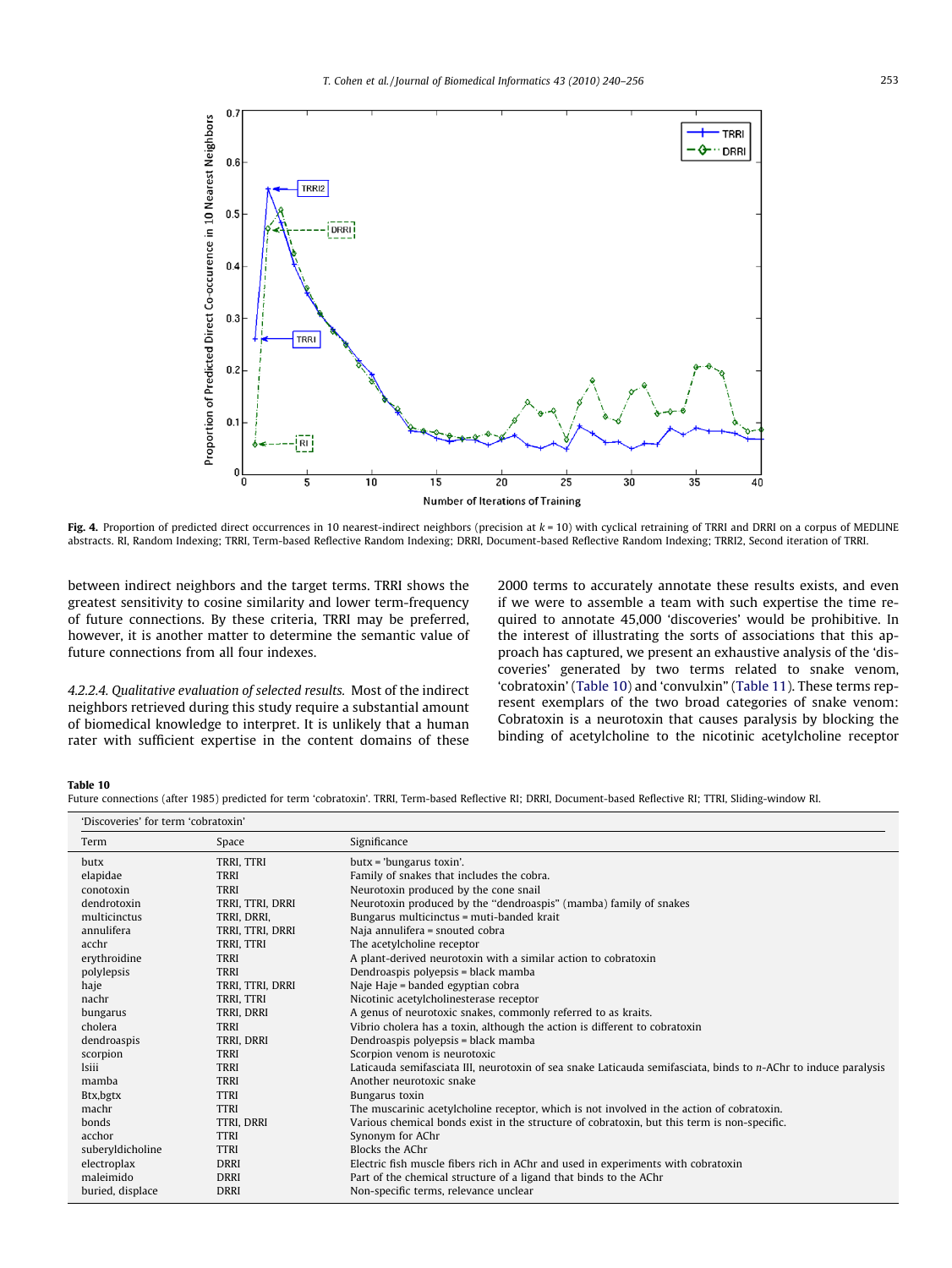<span id="page-14-0"></span>Future connections (after 1985) predicted for term 'convulxin'. TRRI, Term-based Reflective RI; DRRI, Document-based Reflective RI; TTRI, Sliding-window RI.

|  |  | 'Discoveries' for term 'convulxin' |
|--|--|------------------------------------|
|  |  |                                    |

| DISCOVERIES TOT term convuiant    |                           |                                                                                                                          |
|-----------------------------------|---------------------------|--------------------------------------------------------------------------------------------------------------------------|
| Term                              | Space                     | Significance                                                                                                             |
| citrated                          | TRRI, DRRI                | Citrate is an anticoagulant used in the laboratory                                                                       |
| hirudin                           | TRRI, DRRI                | Anticoagulant occurring in leeches, which has since been synthesized as the active ingredient of the antithrombotic drug |
|                                   |                           | bivalirudin                                                                                                              |
| apyrase                           | TRRI, DRRI                | Anticoagulant secreted by the female mosquito                                                                            |
| gpib                              | TRRI, TTRI,               | Glycoprotein ib, the binding site for convulxin. This appears to have been first discovered in 2003                      |
|                                   | <b>DRRI</b>               |                                                                                                                          |
| Echis                             | <b>TRRI</b>               | Genus of venomous vipers with hemotoxic venom                                                                            |
| antiaggregatory                   | TRRI, DRRI                | Counteracting the effect of convulxin                                                                                    |
| prp                               | TRRI, DRRI                | PRP: platelet-rich plasma used in experiments                                                                            |
| atrox                             | <b>TRRI</b>               | Croatulus atrox is a hemotoxic rattlesnake                                                                               |
| aggregability                     | TRRI, TTRI,               | Increased by convulxin                                                                                                   |
|                                   | <b>DRRI</b>               |                                                                                                                          |
| iiia                              | <b>TRRI</b>               | Another glycoprotein involved in platelet aggregation                                                                    |
| ristocetin                        | TRRI, TTRI,               | Antibiotic agent, discontinued as causes platelet aggregation as side-effect                                             |
|                                   | <b>DRRI</b>               |                                                                                                                          |
| intraplatelet                     | TRRI, DRRI                | Between platelets                                                                                                        |
| aggregometer                      | TRRI, DRRI<br><b>TTRI</b> | Measures adhesiveness of platelets                                                                                       |
| elapidae                          | <b>TTRI</b>               | Family of neurotoxic snakes that includes the cobra                                                                      |
| thrombospondin<br>formosan, viper | <b>TTRI</b>               | Causes platelet aggregation<br>Formosan pit vipers have venom with similar action                                        |
| trimeresurus                      | <b>TTRI</b>               | Genus of venomous pit vipers                                                                                             |
| cobra                             | <b>TTRI</b>               | Another venomous snake, but neurotoxic                                                                                   |
| bothrops                          | <b>TTRI</b>               | Family of hemotoxic vipers                                                                                               |
| habu                              | <b>TTRI</b>               | Japanese name for pit vipers                                                                                             |
| gpiib                             | <b>DRRI</b>               | Glycoprotein iib, involved in platelet aggregation                                                                       |
| Gpv                               | <b>DRRI</b>               | Glycoprotein V, also involved in platelet aggregation                                                                    |
|                                   |                           |                                                                                                                          |

(nAChR), preventing the depolarization of the muscle cell that precedes muscle contraction. In contrast, Convulxin, the toxin of the rattlesnake Crotalus durissus terrificus, is hemotoxic. It acts in the bloodstream, causing platelet aggregation and the formation of thrombi (blood clots). Of note, one of the associations generated from the restrictedMEDLINE corpus appears to predict the discovery in 2003 of a binding site for Convulxin [\[42\]](#page-16-0).

These tables illustrate several different types of inference generated by this method. For example, both toxins generate associations to other types of venomous snakes. In the case of TRRI, these are generally restricted to snakes producing the same class of toxin. Both spaces produce a number of neighbors related to the mechanism of the toxin under investigation, as well as other substances with a similar mechanism. Perhaps the most interesting of these is Glycoprotein ib, the binding site for Convulxin. This binding site appears to have been first discovered in 2003 [\[42\],](#page-16-0) and as such represents a simulated discovery. Of note, this association was produced by the TTRI, DRRI and the TRRI approaches. A few future connections such as ''bonds", ''buried" and ''displace" are nonspecific and uninformative. While ''bonds" was also recovered by TTRI, all three were produced by DRRI, which is not unexpected given the tendency of this model to recover higher frequency terms. We have not included TRRI2 in this table, as the additional future connections produced by this index consist of high-frequency terms such as ''quaternary" and ''recalcified" that are similarly uninformative.

## 5. Discussion

#### 5.1. Summary of results

This study evaluates the ability of several scalable models of semantic distance to derive meaningful indirect connections between terms. We find that term–term based RI and TRRI, a novel variant of RI, are able to consistently simulate aspects of historical literature-based discoveries. In particular, we note that it is possible to reliably duplicate Swanson's seminal raynaud-to-eicosapentaenoic-acid discovery using indirect similarity alone, without the need for a linking term, using statistically weighted term–term based RI. However, our ability to replicate historical discoveries with this method deteriorates with larger corpora than the relatively small corpus of MEDLINE titles used in Swanson's original work. In contrast, TRRI seems better able to replicate historical discoveries as corpus size increases, particularly when vector representations of MeSH terms are used to enhance precision. Upon evaluation of the spaces derived using RI and its variants, we find that both RRI variants outperform established methodologies in their ability to predict future direct connections.

#### 5.2. Implications for distributional semantics

This improvement in performance is interesting to consider in the light of a recent study by Sitbon and Bruza, which shows no improvement in the TOEFL synonym test evaluation with cyclical retraining [\[43\].](#page-16-0) While the TOEFL test is commonly used as a means of evaluating semantic space models, it is focused exclusively on the evaluation of synonymy, and in many questions indirect association in the TASA corpus is not required to obtain a correct answer. Our evaluation of the ability of semantic space models to predict future direct association differs from the traditional synonym test evaluation in several respects. Firstly, it accommodates more general semantic relations than synonymy alone. Arguably, it selectively evaluates other types of semantic relations than synonymy, as synonyms are unlikely to occur directly in the same context. In addition, it focuses specifically on indirect inference, and does not evaluate associations between terms that occur together in the same context. While we have used historical reference points to segment our corpora, this evaluation could be performed on general language corpora by using a smaller corpus (such as the TASA corpus) to try to predict direct associations in a larger corpus (such as the British National Corpus). This may be a more appropriate evaluation than the synonym test in situations where semantic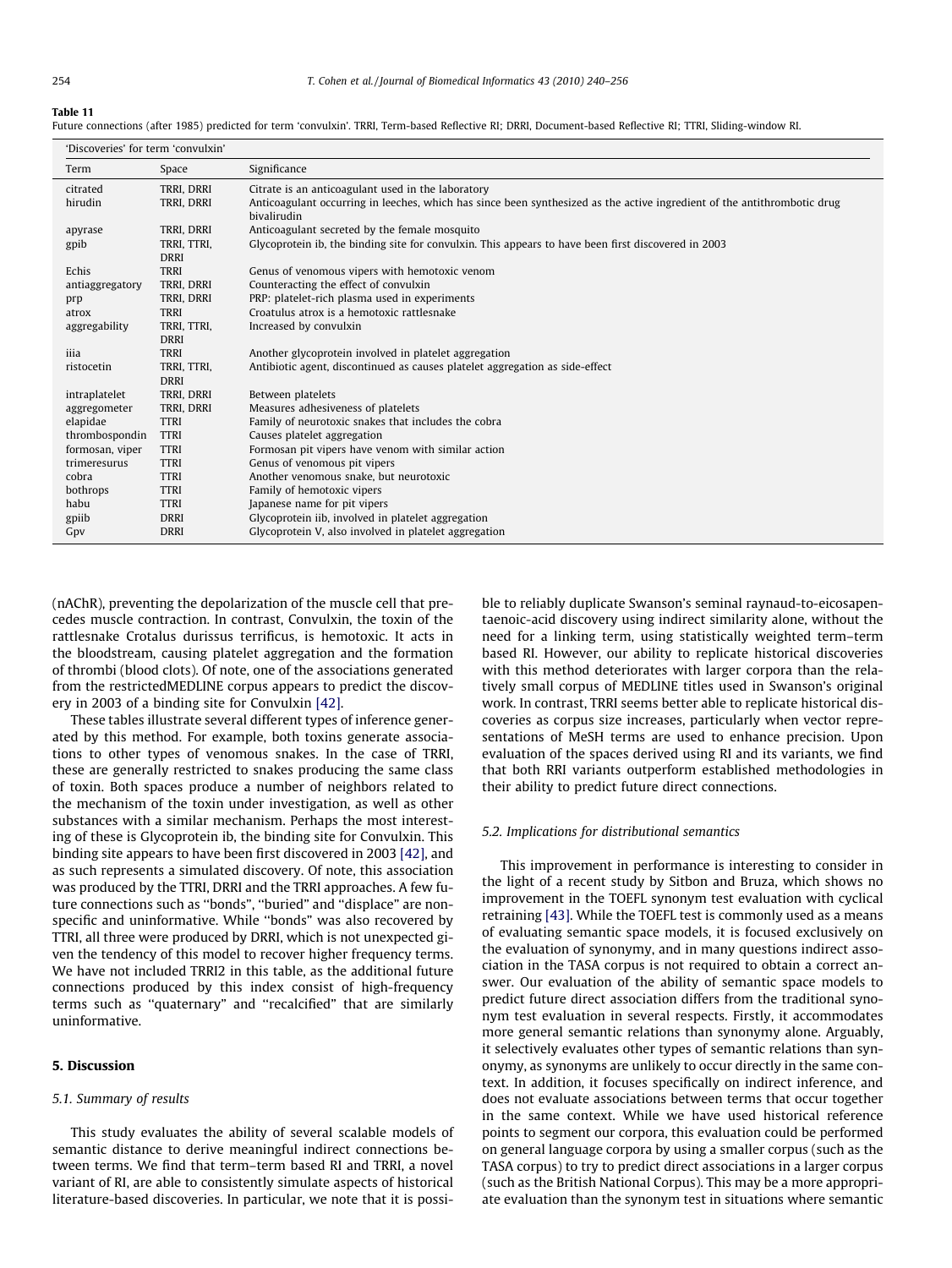spaces are being constructed to support applications such as knowledge discovery or information retrieval where indirect associations of a more general nature than synonymy are likely to be useful.

#### 5.3. Implications for literature-based discovery

While time-delimited corpora have been used previously to evaluate literature-based discovery tools [\[44,45\]](#page-16-0) most prior evaluations have focused on the ability of a specific system to replicate historical discoveries concerning a small set of disease entities. An exception is the evaluation method proposed recently by Yetisgen-Yildiz and Pratt [\[3\],](#page-16-0) which evaluates the ability of a system to predict future direct co-occurrence based on a set of randomly selected MeSH disease entities. While we arrived at our method of evaluation independently, it is similar in concept to this work, which provides a well-defined methodology for the evaluation of literature-based discovery systems based on their ability to predict future direct co-occurrence. However, this evaluation was somewhat smaller in scale, perhaps on account of the scalability limitations involved in directly identifying linking terms. 100 cue terms, all of which were MeSH terms categorized as diseases in the UMLS, were considered. In addition UMLS categories were used to limit potential target terms to only those MeSH terms occurring in two UMLS categories. Linking terms were similarly limited to a group of five categories which subsumed the other two. In addition, the training set was larger, which is justified by the authors as a means of ensuring that adequate linking terms could be identified. Consequently, this evaluation is not strictly comparable to ours. Nonetheless, we note that the proportion of future co-occurrences predicted by these methods for the top 10 ranked predictions ranges between 0.19 and 0.24, as compared to 0.29 (TRRI), 0.36 (DRRI) and 0.40 (TRRI2) in our full scale evaluation. While it is not possible to draw any strict comparisons due to the differences in the evaluation procedures and the additional constraints imposed to reduce the size of the search space, the fact that the precision of RRI and its variants is higher than any published estimate for related methods on a similar task suggests that RRI would make a useful addition to the methods currently utilized for literature-based discovery.

Our evaluation focuses on the ability of different variants of RI to predict direct co-occurrence over large sets of terms, without the requirement that these predictions either relate to a historical discovery or concern defined entity types. Consequently, we do not suggest that RRI alone constitutes a usable knowledge-discovery system. The generation of indirect inferences simulates but one aspect of the process of abductive reasoning: the generation of novel connections. Some constraints on this process are necessary to prevent the user of a system (or for that matter a creative thinker) being overwhelmed by irrelevant or unworkable hypotheses. In our future work we will attempt to model these constraints in order to select those indirect connections that are not only meaningful, but also represent useful hypotheses. We anticipate this aspect of the discovery process involving a high level of user involvement. Nonetheless, the development of a scalable and effective means of deriving indirect inferences from the scientific literature represents an important step toward a computational model of abduction as it pertains to scientific discovery. We note also that this study has certain limitations. Indirect inferences were derived from titles and abstracts in MEDLINE. However, as confirming cooccurrence in the larger fullMEDLINE index consumes time and computational resources, only abstracts were used. Consequently we may have missed some potential 'discoveries' that occurred directly together in future titles only, and by the same token it is also possible that some of the 'discoveries' proposed were already present in MEDLINE titles before 1980. We do not believe that either of these points detract from the strength of our findings, as the differences measured between methods were statistically significant, and indirect connection between terms in a pre-existing title may not be a discovery, but can nonetheless be considered as meaningful.

RRI is able to derive meaningful indirect connections from larger corpora such as the MEDLINE corpus of abstracts, and as the growth in complexity of the algorithm underlying RI is linear to the size of the data being processed, it should scale comfortably to accommodate the increasing size of the MEDLINE database. The derivation of meaningful indirect inferences from this rapidly expanding corpus is likely to be of use as a tool to support the discovery of implicit connections in the literature, and has certain advantages over existing approaches to this problem. Firstly, it is often possible to identify meaningful implicit connections without the need for the specification of a bridging term beforehand. This is something of a departure from Swanson's ''open" discovery paradigm, which proceeds stepwise from cue concept through linking ''B" concept to discovery. The ability of RRI to derive meaningful implicit connections directly, without the need for the specification of a ''B" concept beforehand suggests an alternative approach in which interesting indirect connections are suggested by the system, and ''B" concepts are sought for the purpose of explanation rather than as a prerequisite to the identification of possible discoveries. In previous work, we have illustrated the ability of Pathfinder networks constructed from the near-neighbors of a combined vector for the two indirectly connected terms to support the generation of explanatory hypotheses [\[9\],](#page-16-0) but rule-based approaches could also be applied to this aspect of the problem. From a cognitive perspective, the identification of an indirect connection in this manner is appealing, as it provides a computational implementation of a two-stage model of abduction: first an initial possibility is arrived at based on similarity, and then this connection is subsequently explained using some more cognitively demanding mechanism. We note that the ability to derive meaningful indirect inference from large corpora presents opportunities for further research using RRI to generate document vectors for information retrieval. In addition to scalability advantages, these vectors would be amenable to incremental updates, which is particularly desirable with the large and rapidly growing document collections that contemporary information retrieval systems must manage.

#### 5.4. Further implications

In addition, we have derived a scalable method of mapping between terms and controlled terminologies that have been used to index MEDLINE. While our primary use for this method was to increase precision, the derivation of semantic distance between terms and controlled terminologies in this manner has other possible applications such as automated indexing, and also provides a basis for a combination between distributional and ontologybased methods. While the use of term-document statistics to map between natural language text and controlled terminologies is not without precedent [\[46\]](#page-16-0), the approach we have developed offers significant scalability advantages over established methods.

# 6. Conclusion

RI approaches to creating semantic spaces for large databases have several advantages. They can be scaled to handle very large corpora, and they can be incrementally updated as new documents are added without requiring completely new analyses. The reflective random vector method evaluated in this paper promises to provide superior recovery of indirect or latent relations compared to the original version which is critical in the arena of literature